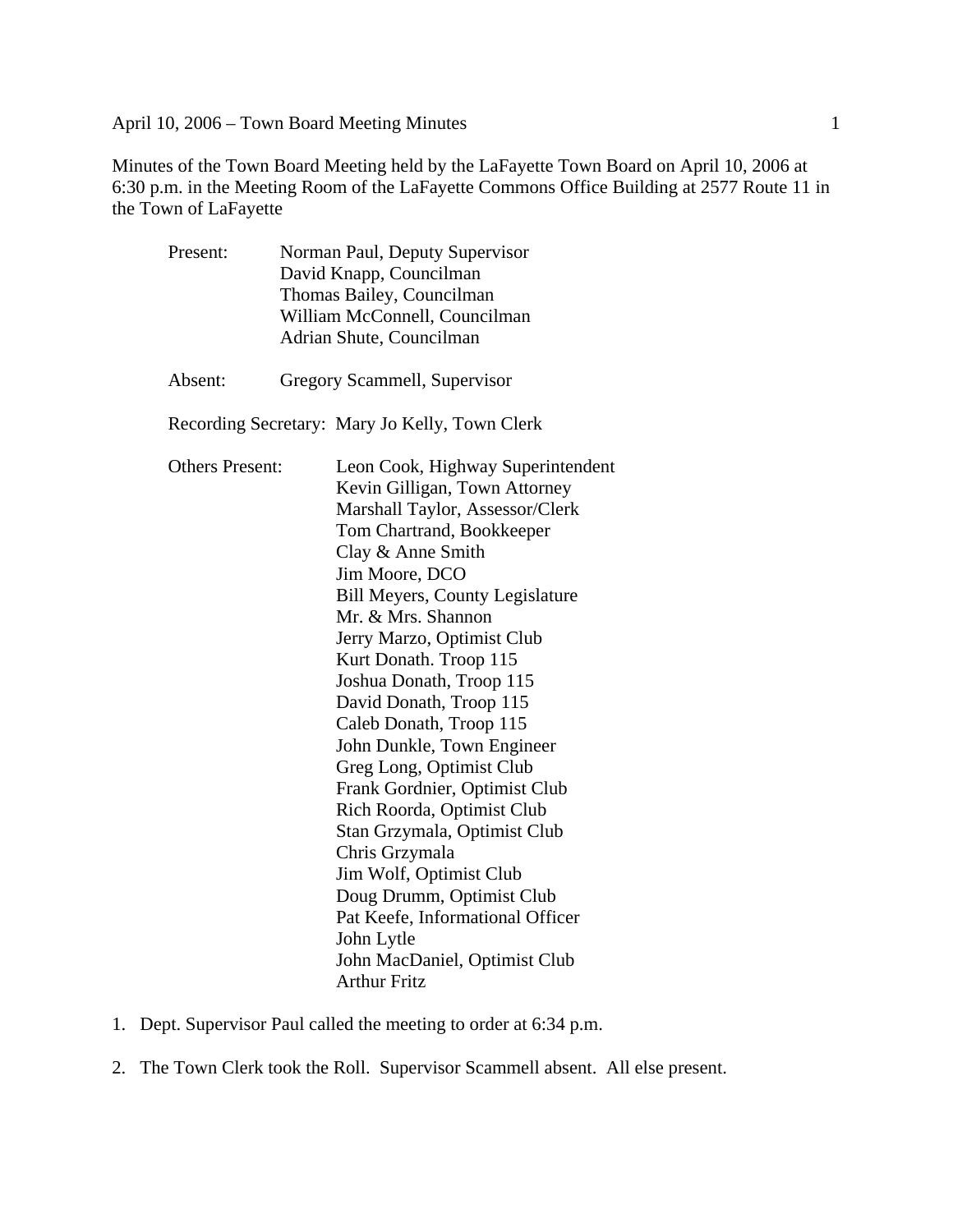3. Councilman McConnell welcomed Boy Scout Troop 115 who were here as part of their citizenship badge. Caleb Donath led the Pledge to our U.S. Flag.

4. The March 27, 2006 Meeting Minutes were reviewed.

Councilman Shute is confused. He voted no to the proceeding and yes to the bonding. Before we adopt the Minutes, he would like to be sure about it. He voted no for the water district.

John Dunkle said Councilman Shute voted no to form the district. The vote was 4 to 1 so the district was formed. Now that the district has been formed, the resolutions are to try to get funding. He believes that is what this vote is for, to move forward to seek funding for the district.

Kevin Gilligan said Councilman Shute voted yes for the bonding resolution at the last meeting.

Councilman Shute said we had one absent at the last meeting so Councilman McConnell couldn't vote. He asked if it was possible for him to change his vote to an abstention.

Kevin Gilligan said he would have to vote yes or no. If he should change the vote, the Board would have to wait for everyone to be in attendance as it would require 4 votes.

Councilman McConnell said if Councilman Shute should change his vote to no, we would have to wait to decide this at the next meeting.

Kevin Gilligan said correct and you would waste the money you have spent to publicize it. This authorizes the town to borrow up to 1.4 million dollars. The intent is to borrow less than that when we get grant moneys coming in. This resolution authorizes the town to bond for the money to complete the two projects. Once you pass it, you submit it to the bond counselor in NYC and publicize it in the paper. After 20 days, you are up and running and waiting for approval of the district and then the construction project could begin.

Member Shute said by changing his vote now, we would be incurring an extra cost to post this.

Kevin Gilligan said it would have to be republished.

Councilman Shute said we can go ahead with this then.

 **Councilmen Knapp moved and Bailey seconded the motion to accept the March 27, 2006 Town Board Regular Meeting Minutes as amended deleting Councilman McConnell's name from voting. Voting was as follows:** 

| <b>Norman Paul, Dep. Supervisor</b> | <b>Voted</b> | <b>Nonvoting</b> |
|-------------------------------------|--------------|------------------|
| <b>Councilman Knapp</b>             | <b>Voted</b> | Yes              |
| <b>Councilman Bailey</b>            | <b>Voted</b> | Yes              |
| <b>Councilman McConnell</b>         | <b>Voted</b> | <b>Abstained</b> |
| <b>Councilman Shute</b>             | <b>Voted</b> | Yes              |
|                                     |              |                  |

**Motion passed.** 

### 5. **PUBLIC HEARINGS. None.**

#### 6. **COMMUNICATIONS.**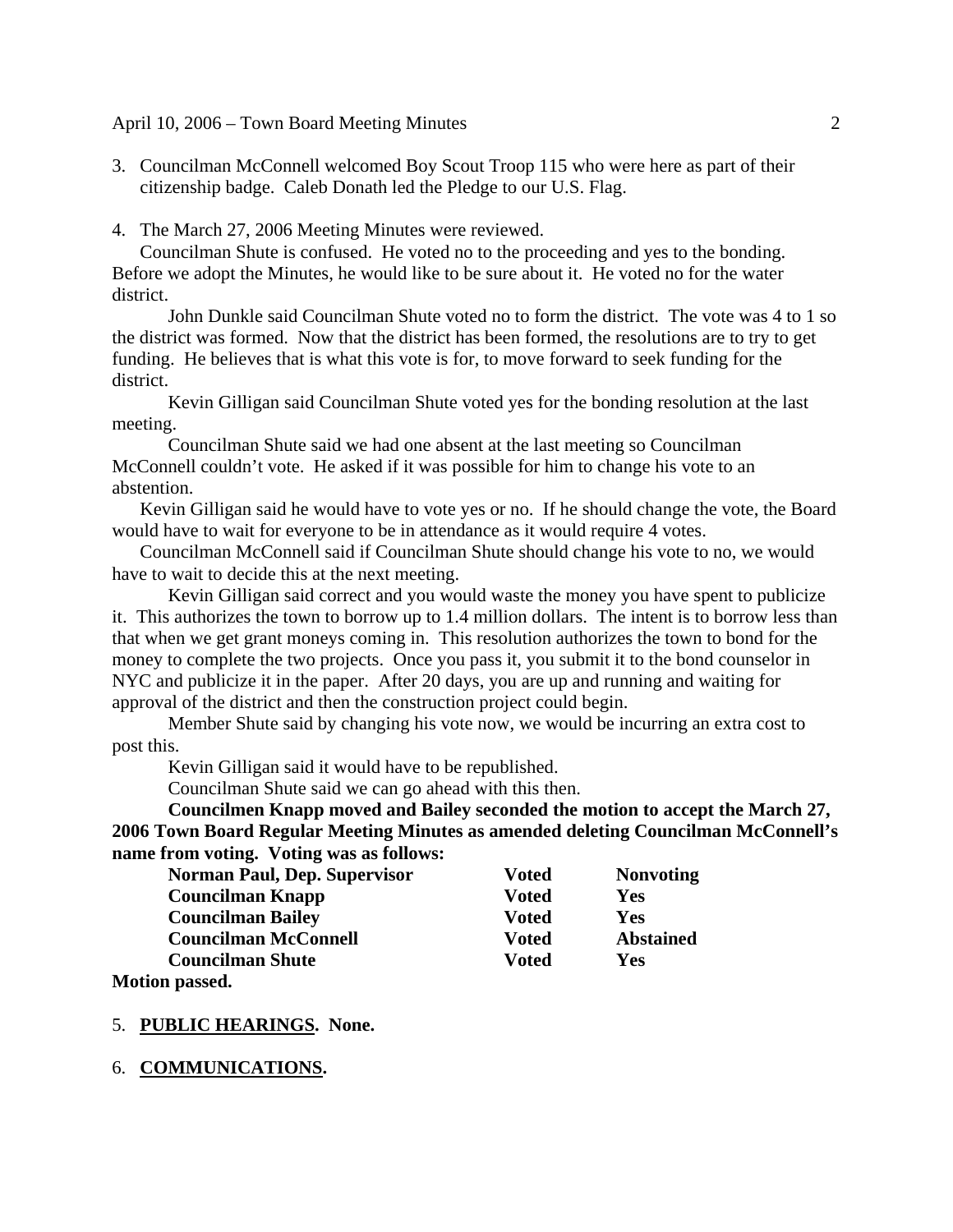## **A. Residents.**

Councilman Knapp noted we have a representative from the County Legislature here tonight. He introduced Bill Meyers. Bill represents the north side. He has just announced that he is running for the  $121<sup>st</sup>$  Assembly seat which is currently held by Assemblyman Brown who will be running for the Senate.

# **B. LaFayette After Prom Committee: Thanks for support.**

- **C. Fred's Locksmith & Home Repair Service: door paddle quote.**
- **D. LaFayette Central School District: Thanks for support of Varsity Girls Volleyball Team.**
- **E. NYS Canal Corporation: NYS Canal System 2006 boating fees eliminated.**

# **F. NYS DEC, SHPO & State Departments: Grant applications.**

Councilman Knapp said brownfields are highly contaminated areas and he doesn't think we have any in the town.

**G. Onondaga County Legislature: 4.4.06 agenda.** 

# **H. NYS Senator John DeFrancisco: Local assistance for Town of LaFayette.**

### **I. Other.**

Dep. Supervisor Paul said we have a request for funding for the Memorial Day Parade from the VFW.

 Dep. Supervisor Paul said we are in receipt of a letter from Zangari's dated April 4, 2006 which Ralph Lamson will be responding to.

### o **ODCAY nominations/recognition**

Councilor McConnell said each year Onondaga County Dept. of Aging and Youth takes nominations for special community members. On behalf of the Town of LaFayette Town Board, I wish to nominate Mr. Walter A. Shannon and the LaFayette Apple Festival Essay Contest for the 2006 Outstanding Intergenerational Program award.

Mr. Shannon has unselfishly given hundreds of hours of his time to lead this magnificent program for 25 years and the results transcend three generations of LaFayette's youth.

His program challenges our community's  $4-6^{\text{th}}$  grade students enrolled at Grimshaw Elementary School to write an essay with the theme of providing ideas on how they would improve world relations. This program has ignited our students to author essays that promote the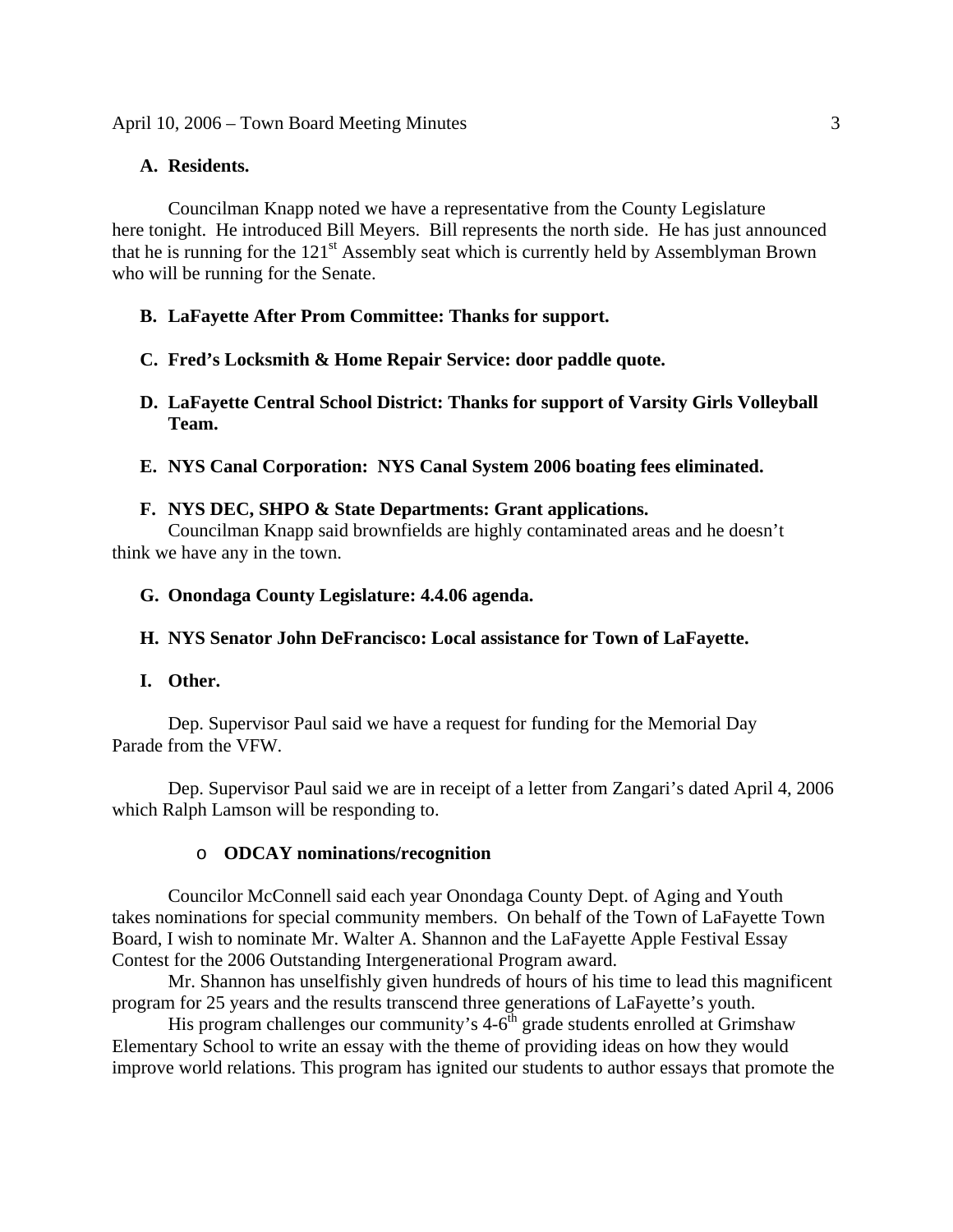appreciation of cultural differences by studying international relations, learning a new language, and using diplomacy for conflict resolution.

All of the children who enter this contest are winners! First, one student from each grade is selected by a committee as the overall essay winner and they receive their awards before the entire school population. Second, by virtue of Walt Shannon's devotion to our youth, each student has become a new ambassador fostering better worldwide relations. Walt's "seeds of diplomacy and understanding" will surely grow for generations to come.

Walt Shannon stands tall in our community's pyramid of volunteers. He is an 86 year old United States Army veteran who fought courageously during the Battle of the Bulge, volunteers weekly at the Syracuse Veterans Administration Hospital, leads the annual Veterans of Foreign Wars Chapter 1955 Essay Contest promoting patriotism at LaFayette Junior / Senior High School, and he is also a retired LaFayette Central School system Guidance Counselor. He's devoted his lifetime to volunteerism on behalf of mankind.

It's with great honor, that the Town of LaFayette nominates Mr. Walter A. Shannon and the LaFayette Apple Festival Essay Contest for your sincere consideration. Thank you.

 Councilor McConnell presented Mr. Shannon with a Certificate of Appreciation from the Town.

 Walt Shannon said he would like to make a statement of humility. He introduced his wife because without her willingness to stand by all the crazy hours and all the inconveniences to their married life, none of this could be made possible. He thanked her very much. Secondly, in regard to the LaFayette Apple Festival, there are some very important people involved here that are volunteers. If he may, he will accept this for all of the volunteers of the LaFayette Apple Festival. He gave the Board a handout of the History of the LaFayette Apple Festival.

 Councilor McConnell said: On behalf of the Town of LaFayette Town Board, I wish to nominate Mr. Jerald Marzo for the 2006 Adult Volunteer Working With Youth in the Community Award.

Mr. Marzo is an active member and current Board Member of the LaFayette Optimist Club. But even more importantly, he's been the Optimist Club Stafford Park Committee Chairman for many years. Stafford Park is a town owned facility that offers a great range of recreational opportunities to our entire community. However, the park's greatest emphasis is to ensure that the Optimist Club Charter of "bringing out the best in kids by providing positive service projects aimed in providing a helping hand to youth" is met year in and year out.

Jerry Marzo truly epitomizes the Optimist Club Mission Statement of "providing hope and positive vision, to bring out the best in children". Jerry leads, directs, plans, and literally gets "his hands dirty" with this committee that has put thousands of dollars in improvements and equipment into this park over the years of his stewardship.

These projects offer opportunities for over 300 children annually who enjoy the use of several ball fields to include baseball, soccer, and lacrosse, tennis courts, a basketball court, playground equipment, a pavilion, support facilities, and a fishing pond. Jerry has a direct hand in the efforts that allow an annual fishing derby, winter festival, and numerous other youth specific events to be held each year. Jerry has certainly gone above and beyond the call each and every time that a helping hand is needed. He exemplifies the true volunteer who seeks no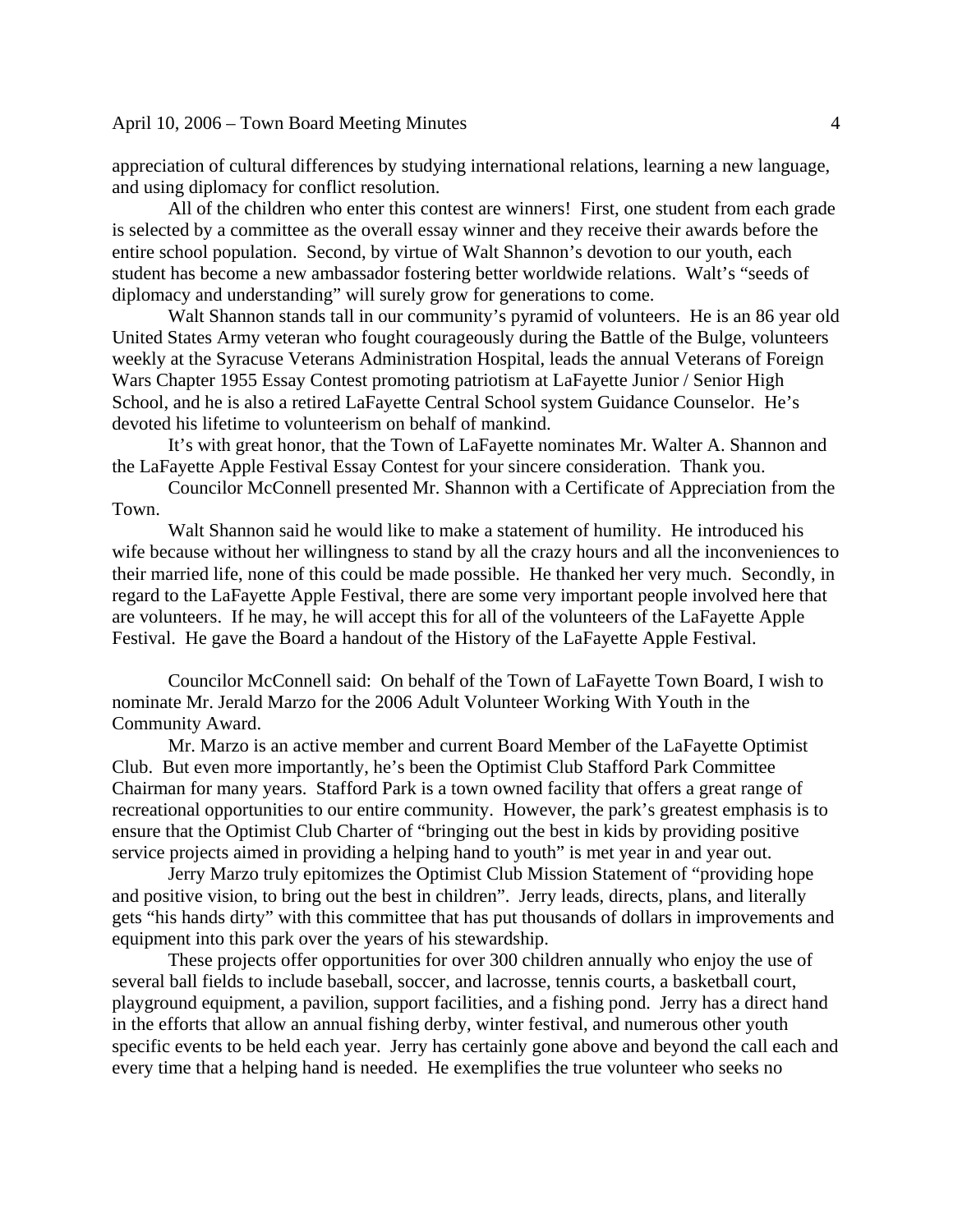rewards for himself but only works to bring out the best in the kids! Our community is blessed to have a volunteer such as Jerry.

Jerry Marzo and his committee have saved the town thousands of dollars each year in our budget by volunteering their time and efforts at no cost to the taxpayers. Our children reap the rewards because those tax dollars are now placed in our recreational department budget that ensures our robust youth programs remain so. In fact, Jerry recently brought forth a proposal to the Town Board seeking grant funding to replace aging playground equipment and offer a wider variety of new equipment that would hopefully provide \$40,000 worth of improvements to our park.

It's with great honor, that the Town of LaFayette nominates Mr. Jerald Marzo for your sincere consideration. Thank you.

Councilor McConnell presented Jerry Marzo with a Certificate of Appreciation from the town.

Jerry Marzo said it isn't often he gets duped but tonight he got duped. This is an honor for one person but there are 45 members of the Optimist Club. He thanked Leon Cook who gets a lot of things done after they have left. He thanked the Board for the award, he appreciates it.

The Board took a short recess for refreshments.

### 7. **SPECIAL REPORT** – **Mr. Clay Smith, former Town Supervisor – Town offices heating system.**

Clay Smith said it's a pleasure to be here tonight. It's so nice to be here and see everybody. He is going to talk about heat pumps. They were selected for this building at a time when they were very popular to use and at a time when natural gas wasn't available. Because of cheap fuel becoming available instead of electricity, etc., there's a little bit of different attitude today about putting in a heat pump. Another thing people have found out is that we are right at the edge of being able to use one due to icing up of the pumps. There's a reliability problem that as the units age, they become more and more of a challenge to the building owner. With the age of the units we have in this building, we have reached that stage and now we have natural gas available. He is proposing to get rid of a high maintenance device. We can switch so we run in the summer as a conventional air conditioner and turn it off in the winter and provide the heat to the building with a gas powered boiler using the existing ductwork system. With one boiler we can serve the whole building. We have backup because if it goes down for a short period of time, we can use the heat pumps as backup while we fix the boiler. It involves putting in 4 new coils and 4 new units. It would be one boiler which burns natural gas. By having a closed combustion system and a system that can be protected by a chainlink fence, you have a very safe system. You would have to run a little bit of ductwork that doesn't exist in the current system. You could gain another 5-6% on efficiency. It will take about 2 months to buy, approve and install. It will lower the cost to operate the heating system by about \$4,500. It will probably cost between \$5,000 and \$8,000 to install the system. It would be a much more reliable system.

Dep. Supervisor Paul asked if each system would be a stand-alone system.

 Clay Smith said the system that supplies the cool air will also be the same system that will deliver the warm air in the winter that is heated by the boiler. Pretty much everything that will happen will happen downstairs in the equipment room.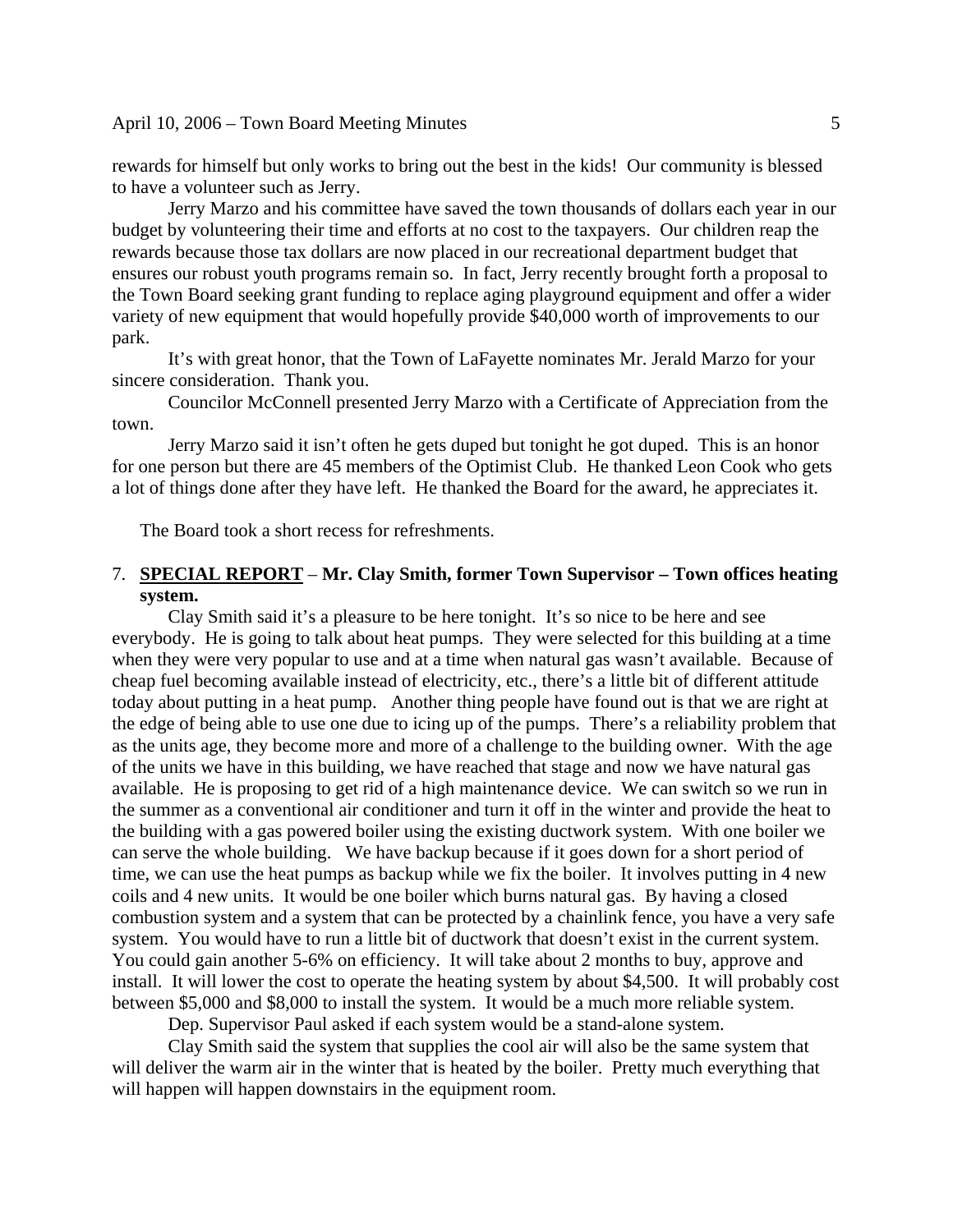Councilman Knapp asked if the ductwork would remain the same.

 Clay Smith said yes except where a coil will have to be put in. He has stated the situation, tried to find out what its operating costs might be and checked out equipment from a health, safety and noise standpoint. The boiler he is proposing is very solid. Because of results and the simplicity of it, this system is a favorite.

 Councilman McConnell asked what he felt the annual savings a year would be. Clay said in the range of \$15,000.

Councilman McConnell asked the estimated cost of putting this system in.

Clay is sure it would be less than \$8,000.

 Councilman Bailey asked if we were able to do an energy study of current energy resources.

 Clay said oil is a little more or a little less at times. There are huge differences in fuel costs within a month during the past year. Our new utility won't project energy prices until they see a settling down of the market. Natural gas is all over the place right now.

 Dep. Supervisor Paul asked if when Clay sets the bid up, it would be the suggested manufacturer and material as one bid.

 Clay said if the Board wishes him to do it that way, he can. It guides the contractor towards doing what you want but it can also cost you a little money. The best way to do it right now is to have three companies that have been making reliable equipment and have them duke it out.

 Dep. Supervisor Paul asked if it can be limited because of the dollar figure to three companies. Are we talking about a public bid or RFP?

 Clay said on a public bid you can. As a professional engineer in New York State, he would set a bid up so anyone in New York Sate can bid on it.

Councilman McConnell said he is obligated under law to do that.

Clay said yes he is.

 Marshall Taylor thinks the Procurement Policy reads anything less than \$10,000 requires 3 bids.

 Kevin Gilligan asked if they will be installing it as well as selling it to us. Clay said yes.

Kevin Gilligan said it's a public works bid then which is under \$20,000.

Dep. Supervisor Paul said this will be tabled until the next meeting.

 Councilman McConnell would suggest bringing a draft to the next meeting for the Town Board to review.

#### **SPECIAL REPORT** – **Councilman Shute – Chamber of Commerce**

Councilman Shute said they had their second meeting of the Chamber of Commerce last Monday. Two things he wanted to bring back to the Town Board were:

 1) The signs that Leon had brought into the Board for the entry to the town. Everyone liked the designs, however, he thinks they decided the wooden signs would be preferable to the tin or aluminum ones. He will try to get a couple of quotes for them.

 2) They discussed the construction that will be coming up on Route 11. All the business owners were concerned how it will affect their business, how long it will be, what will the outcome be like, etc.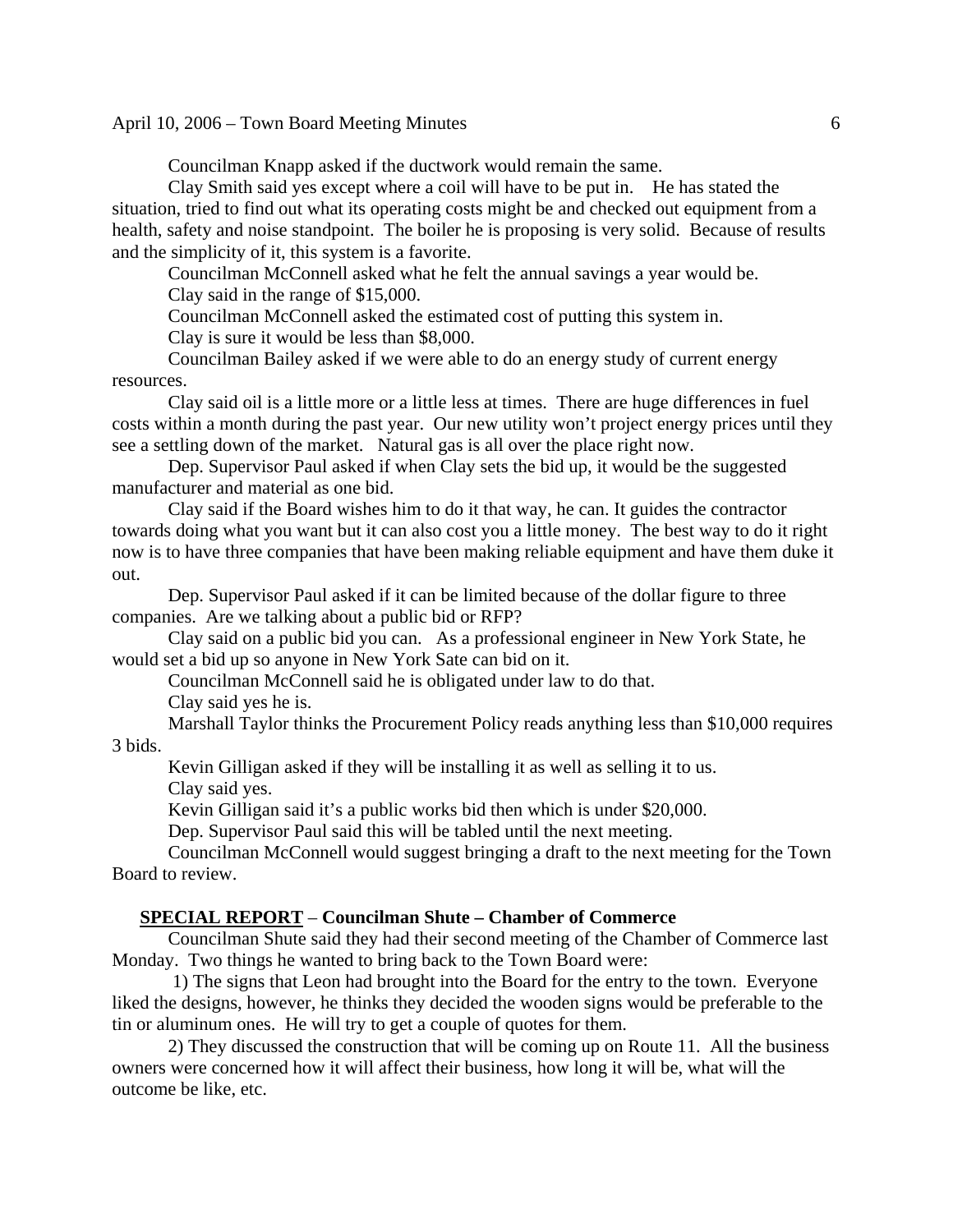Dep. Supervisor Paul said Monday or Tuesday there was a voicemail from the NYSDOT on Supervisor Scammell's phone and Supervisor Scammell is supposed to return the call.

Councilman Knapp asked Leon Cook if he knew anything about this.

Leon said they don't know yet what they are going to do. It's in the engineering stage.

 Councilman Knapp said they are looking at a turning lane and resurfacing Route 11 with some shoulders, etc.

 Dep. Supervisor asked if they would have informational meetings before this happens. Councilman Knapp said yes.

 Councilman Shute said they are advising people who have businesses there not to make any changes to their property without telling them what they are going to do.

 Leon Cook said another problem is the drainage. They are going to have to make a lot of changes regarding drainage.

Councilman Knapp asked if they are a couple of years out with this yet.

Leon said yes.

 Kevin Gilligan said the Board should make record that the supervisor was asked to write a letter opposing the turning lane as it would ruin the character of the neighborhood.

 Councilman Knapp said he can see why they are warning people but how many years out are we talking?

No one knew.

#### 8. **REPORTS**.

# A. **Departmental** (4<sup>th</sup> Monday).

**1) Assessors: Mary Doster, Marshall Taylor & Jim Munnell.** 

### • **Town wide property revaluation.**

Councilman Paul said there was a mailing that was going to go out regarding cleanup days.

 Councilman Knapp said Leon has put together the mailing about the cleanup days and so the first question was with it being advertised in so many other places, do we still need to do it?

 Leon said there are so many people that don't get the paper. We have been doing this for a long time. When people come in with a trailer or pickup load and say they didn't see anything in the paper, what does the Town Board want him to tell them? What does the Board want him to do? Does the Board want him to send them back? If you send them back out, it will be dumped between the dump and the main road. We are almost forced if they come in to put it in the pile and we will have to pay the \$68/ton to get rid of it. You will be right back to what he said it would cost at budget time. People are use to the service we have given them. Now cutting this out, we are cutting out about 1/3 of what they can bring.

 Councilman McConnell said if Leon believes this should be done, lets do it. Since the reval has been such a hot topic in the community, one of the things that has been brought up over time is regarding LaFayette's value and why we are doing the reval now, etc. There are facts that need to come out. He would recommend putting a letter regarding the reval out with the cleanup letter.

 Councilman Bailey said it would make sense. If we have a mailing like this going out, this should be included with it rather than doing two mailings.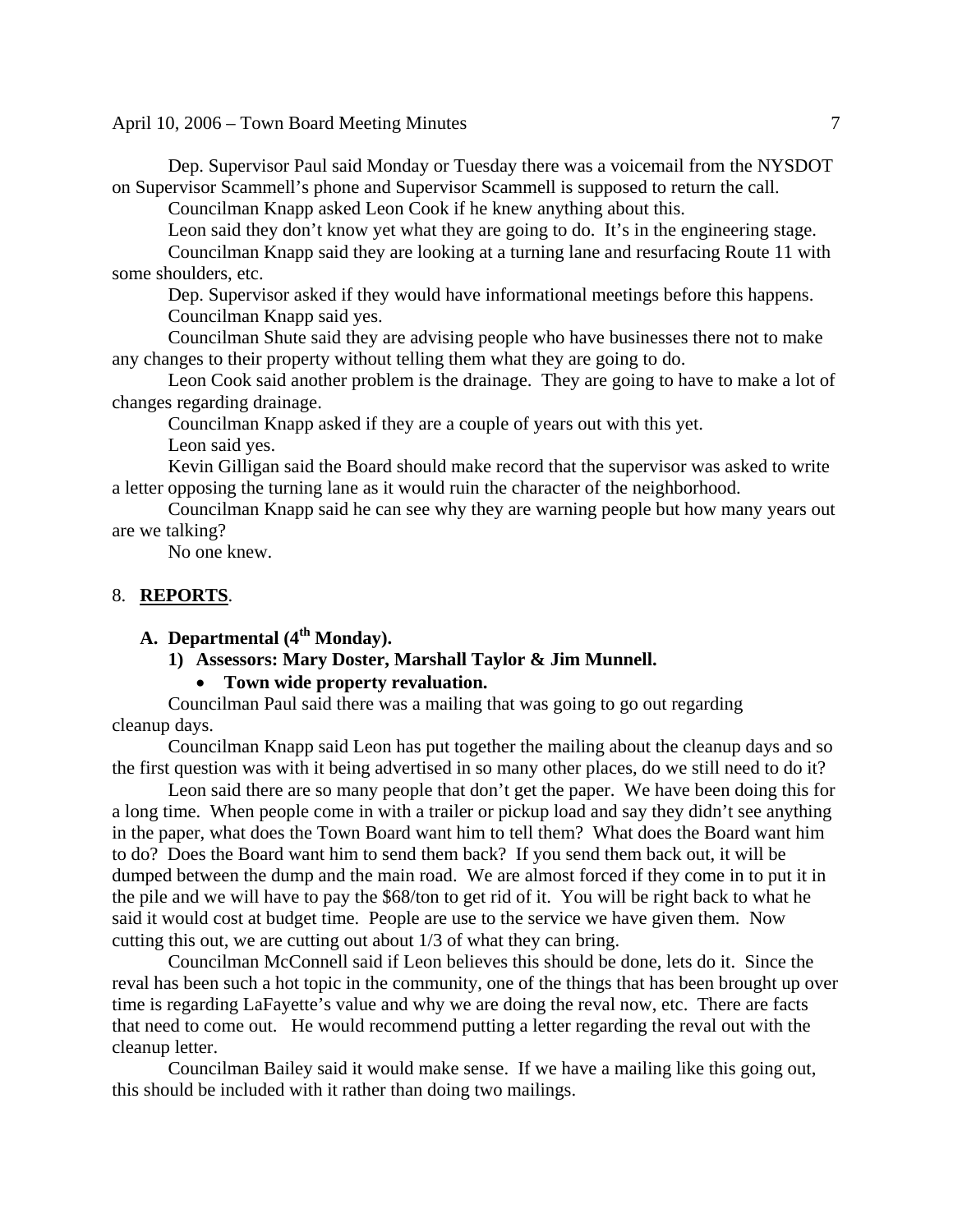Councilman McConnell said this has been brewing for two-three weeks. He thinks a letter going out would answer some of the questions.

Marshall Taylor asked who would be taking questions regarding this letter.

 Councilman McConnell said it will be signed by the Town Board so he would think the Town Board would.

 Councilman Knapp said we would want the assessors to review this letter before it goes out.

 Marshall Taylor said there were only about 200 people that came in to talk to Mr. Fitts. He has only given out about 4 of the grievance books.

 Councilman McConnell asked Marshall about a veterans exemption. Marshall will look into it.

**Councilmen McConnell moved and Knapp seconded the motion to put together a small one-page letter to attach to the Highway Cleanup Day letter regarding the reval. Motion passed unanimously.** 

John Lytle recommended putting this information on the website.

- **2) Building & Zoning Code Enforcement: Ralph Lamson & Jack Sutton.** 
	- **1. 2300 2330 Route 11 South, across from LaFayette Rural Cemetery, numerous violations.**
	- **2. Route 11N (just north of town offices) 2 autos, visible from LPL parking lot, spring removal.**
	- **3. 2805 Route 11A. Business in A-R.**
	- **4. 3715 Eager Road fire damage, unsafe building.**
	- **5. Clark Hollow Rd.**

#### **3) Dog Control: Jim Moore & J. Terry Moore.**

Dep. Supervisor Paul asked Jim Moore if he received a letter regarding a dog barking, etc.

Jim Moore said it's about people not knowing what the town laws are.

 Dep. Supervisor Paul said Jim Moore's son will be going into the service and will be going to Iraq.

 Jim said he has another gentleman lined up to take his son's spot as Deputy Dog Control Officer.

### **a) Constable status and authorization to carry, insurance letter from Reagan Insurance.**

He doesn't know if the Board got a letter from Reagan Insurance or not. The last time he talked to the agent, the agent didn't have a problem with him carrying his weapon. Supervisor Scammell said when he talked to them, they didn't have a problem with it.

Councilman McConnell asked if his carrying a weapon was just for safety.

Jim Moore said one reason is if a dog is chasing deer and the other reason is under the dangerous dog law. Any dog that attacks a person, domestic animal or livestock can be destroyed. His own personal opinion is that it would be a good idea. He has a small hide-away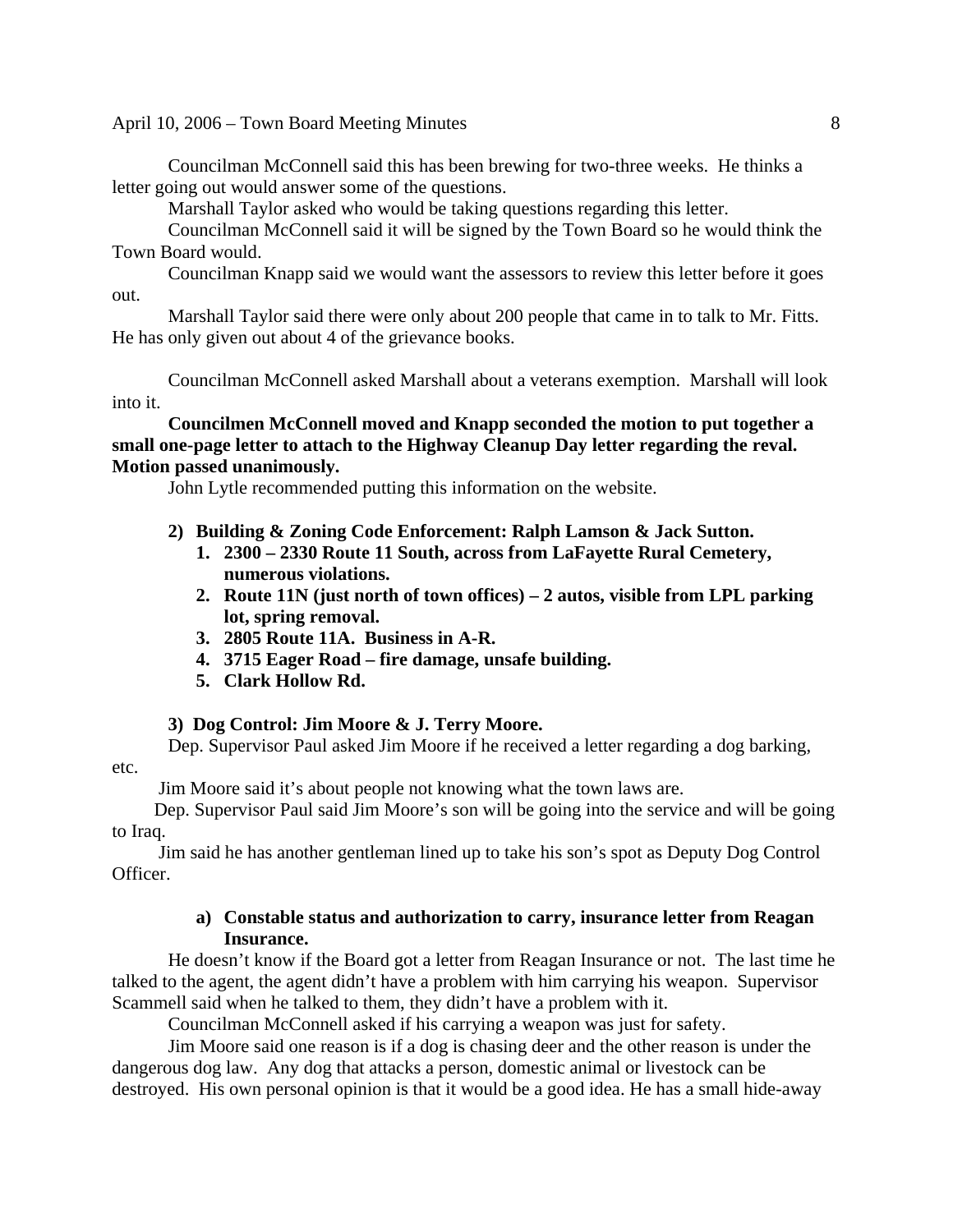pistol he would carry in his ankle holster. Law enforcement cannot always get there in time. It's a matter of time before an animal or person gets torn up.

Dep. Supervisor Paul doesn't know if we can act on this until we get something in writing from the insurance agency saying they are O.K. with this.

Jim Moore asked if Kevin Gilligan had heard anything.

Kevin Gilligan said the last he remembers is the supervisor contacted the agency and asked for a letter.

Dep. Supervisor Paul asked if we can appoint a Deputy DCO without advertising the position.

Kevin Gilligan said probably. He asked if it was a part-time position.

Dep. Supervisor Paul said yes.

Councilman Knapp said the current one is going to be deployed to Iraq.

Councilman McConnell said he would like to meet the individual that Jim would recommend. It would be good if the candidate can attend the next Town Board Meeting and if Jim can submit some credentials prior to that meeting.

### **b) Emergency care - contract.**

Jim Moore said the emergency care contract needs to be signed and mailed out. Dep. Supervisor Paul will check on this

### **c) Local law adoptable w.harsher fines for dropping/dumping dogs & cats.**  o **Increase Resolution**

Jim Moore said we had discussed upping the fines for dropping off of dogs or cats in the Town of LaFayette. He believes the fines should be raised to \$500.

Councilman McConnell said he wasn't here for that. How many people are charged with this yearly.

Jim Moore said it would be 1/10 of 1%. He said this is under the Ag. & Markets Law.

Kevin Gilligan said it will probably be a local law that needs to be introduced. He asked Jim to get him the information so it can be set up for the next Town Board Meeting.

Councilman McConnell asked if when he sees him around town is he always out patrolling or does he keep the signs on vehicle all the time.

Jim said he keeps them on all the time. You would be surprised how many people come up to him.

Councilman Knapp asked what is going on with the barking dog complaint.

Jim Moore said a lady on Webb Rd. had no idea her dog wasn't allowed to bark. The neighbor sent an anonymous letter about it. The resident figured out who sent the letter and after he had gone over there and spoke to her about the barking dog, she wrote the lady a letter apologizing as she didn't understand the law.

Councilman Knapp said so it's resolved. Jim said yes.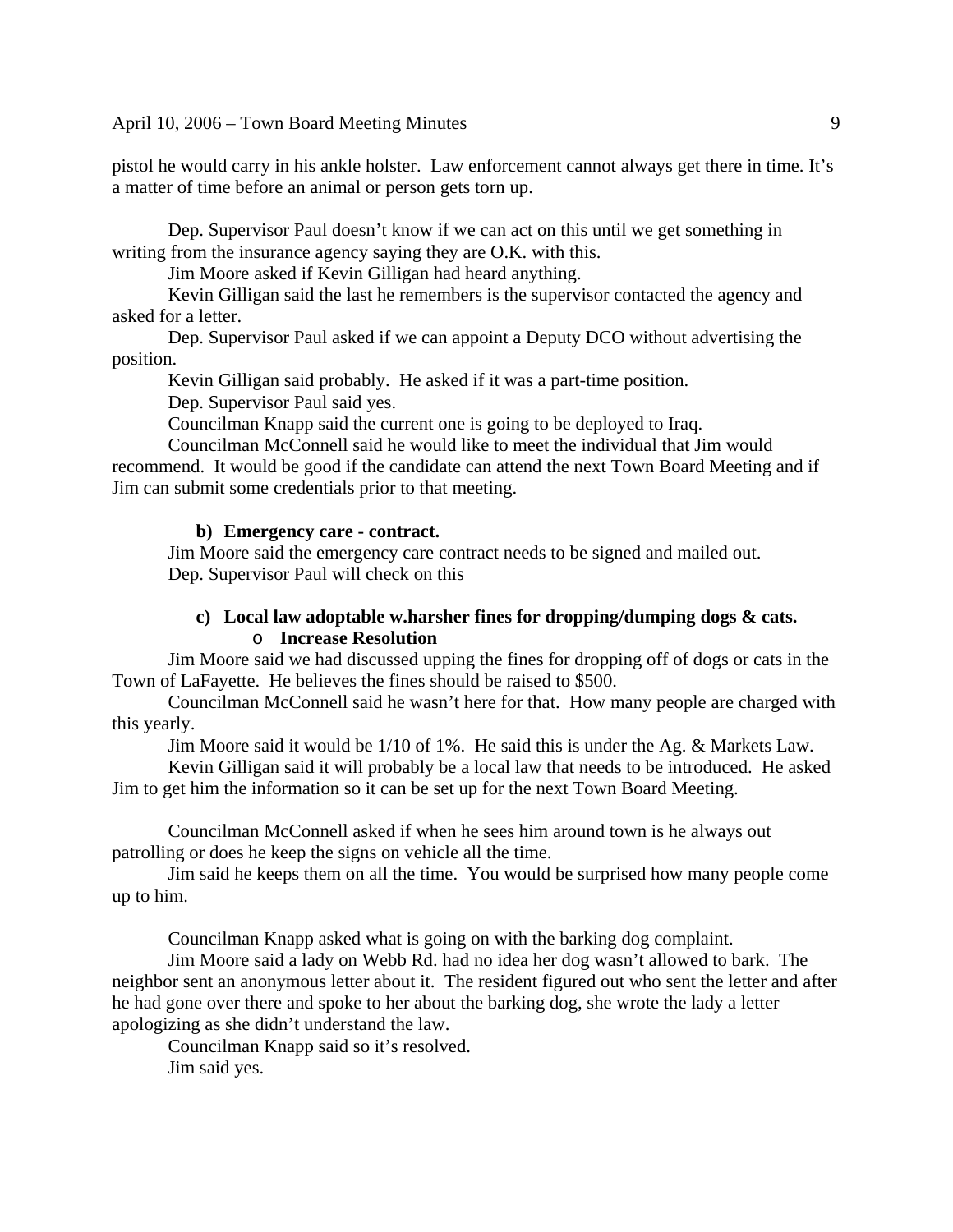Marshall Taylor asked the Board to return to the assessors section of the agenda. The question Councilman McConnell asked about 40-001. It is about the veterans exemption that use to be allowed but isn't any more. All you can get today is combat or non-combat exemptions. If you were originally given this exemption, you will have it until you die but you cannot receive it anymore.

Marshall said the article in the last Newsletter signed by the assessors is not from them. The article reads about the Board of Review and the date is incorrect in stating you have to have your grievance in by April 15<sup>th</sup>.

- **3) Highway Superintendent: Leon Cook.** 
	- **a) LaFayette Landfill LFD Total Training Facility proposal (parking, engineer opinion, water retention) JD & KG feedback.**
	- **b) Clark Hollow & Cascade Road (KG)**
- **4) Justice Court: Malcolm Knapp & Maureen Perrin.**
- **5) Library Director: Scott Kushner.**
- **6) Recreation Director: Regina Reinschmidt.**
- **7) Tax Collector: Teresa Mech.**
- **8) Town Clerk: Mary Jo Kelly.**
- **9) Town Supervisor: Greg Scammell.** 
	- **a) Intermunicipal Shared Services/Cooperation & Consolidation, 2005 Onondaga Citizens League study (revised due date 03.06), Southern Onondaga County towns.**
	- **b) Shared Municipal Services Incentive Grant Program, 10% matching.**

Committee (2<sup>nd</sup> Monday).

The Board moved ahead on the agenda to the Water Districts.

John Dunkle said now that the districts are approved, we are taking several steps to obtain funding for them. We are making several applications.

John Dunkle said authorization is needed to submit a loan application to USDA-RD for funding.

Councilman McConnell said you are talking about one for 38 years rather than 20 and asked the overall cost?

John Dunkle said when we find out what financing is available, that will be a decision the Board will have to make. Right now we want to cast our net as wide as we can.

Councilman McConnell said this is a search phase.

John said correct.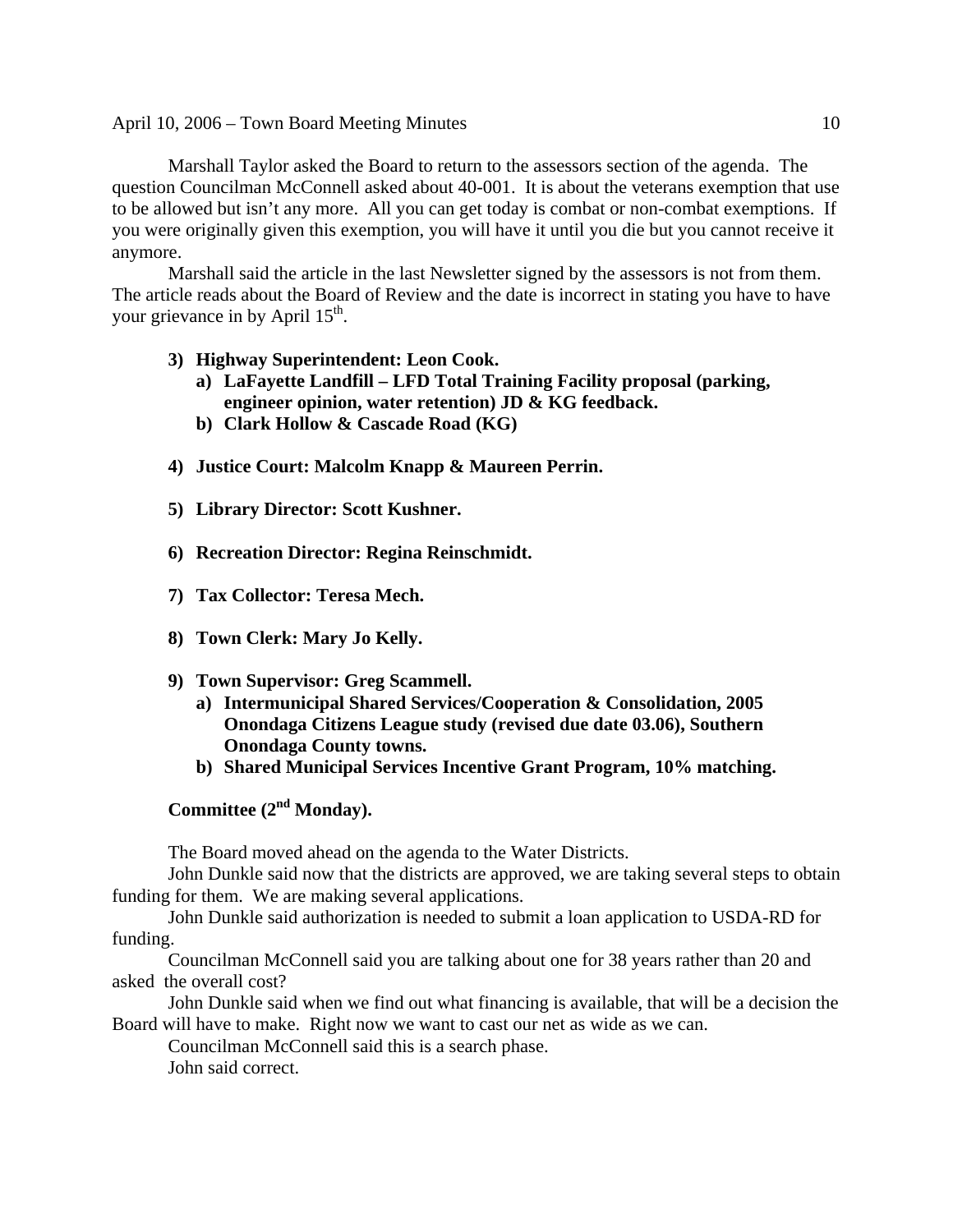Councilman Shute said in the original district approval, didn't it say the people would be paying \$780/year. He understands we are not taking the loan but only seeing if it's available but he sees a problem if the residents are only obligated to pay \$780/year for 20 years and we have a 38 year loan.

Councilman McConnell thought when we moved on this district, we were obligated to a 20-year timeframe.

Kevin Gilligan said we could amend this at a later date. Bond counsel said the only thing the state comptroller cares about is the annual cost. If you jump it to 38 years, it drops the annual cost.

John Dunkle said it would drop it from \$780/year to less than \$500.

Councilman Shute is concerned about how many people would have signed up for the district if they thought they would be paying for it for 38 years rather than 20.

Kevin Gilligan said they have been asking for guidance from bond counsel on this. They have advised we can just amend it.

John Dunkle said if we do find out we can get the 38 years loan, a public hearing might be needed to get input from the public. Right now this is just to see if we are able to get it. It does make a big difference in people's budget.

Councilman Bailey asked if the 38 year number is a rigid fixed number. John said yes.

**Councilmen McConnell moved and Knapp seconded the motion to authorize John Dunkle to submit an application to USDA-RD for the Northeast LaFayette/Smokey Hollow Water Districts. Motion passed unanimously. Voting was as follows:** 

| <b>Voted</b> | <b>Nonvoting</b> |
|--------------|------------------|
| <b>Voted</b> | Yes              |
| Voted        | Yes              |
| <b>Voted</b> | Yes              |
| Voted        | Yes              |
|              |                  |

#### **Motion passed.**

Art Fritz said under USDA there is also a grant program.

John Dunkle said the Town of LaFayette does not qualify for the grant program as the income levels are too high.

Art Fritz said he wanted to be able to thank John Dunkle as the volunteerism side of the activity has dropped greatly. They appreciate the professionalism.

John Dunkle said the next authorization needed is to submit a loan application to NYSDWRF. This is a New York Drinking Water State Revolving Fund. We are on the list. They provide low-interest and no-interest loans for 20 years and they also provide short-term funding for engineering, etc. This application is for a short-term 3-year no-interest loan to cover legal and engineering up to \$250,000. We are already on the list for the long term program.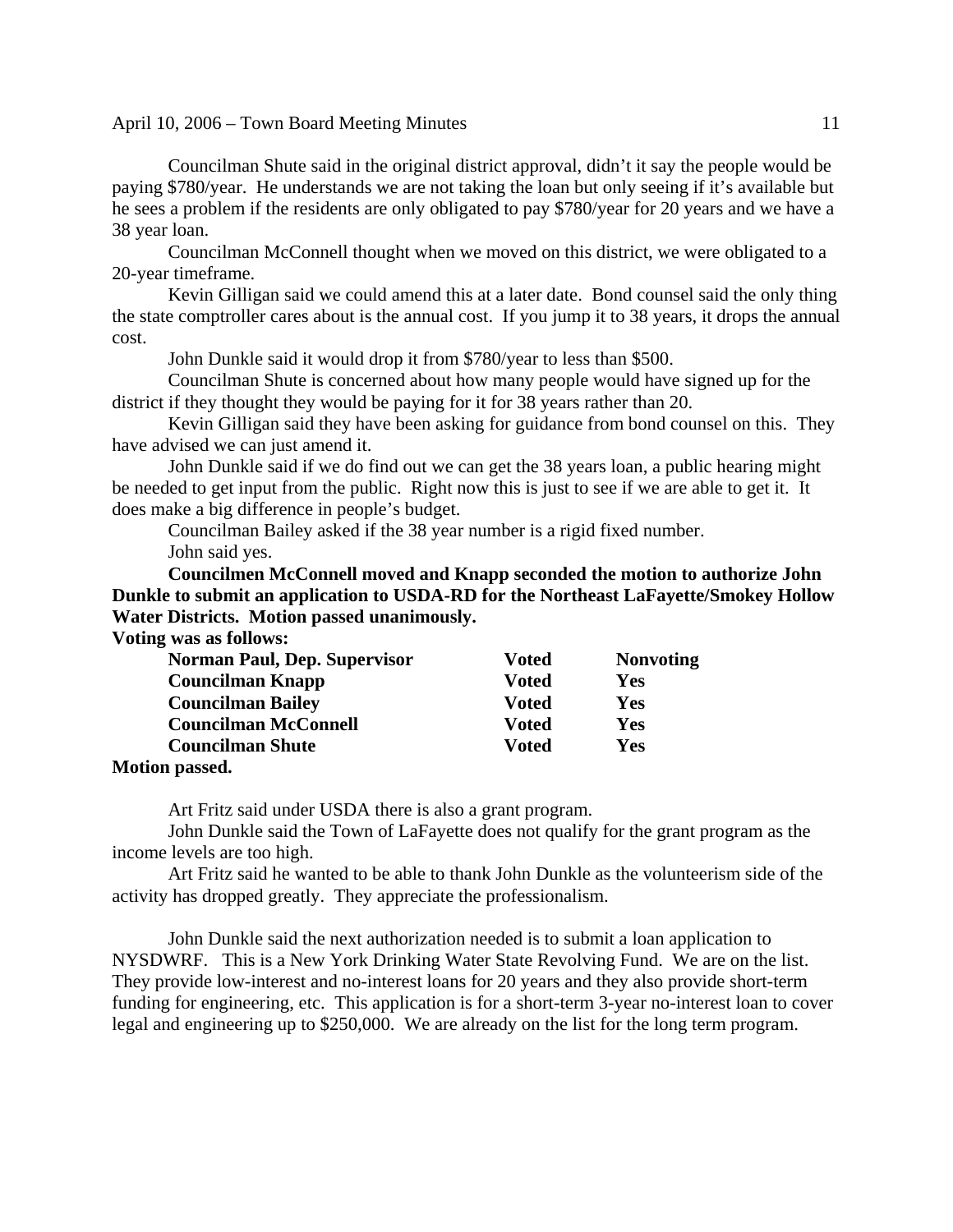**Councilmen Knapp moved and McConnell seconded the following Resolution:** 

### **RESOLUTION AUTHORIZING DWSRF APPLICATION AND AGREEMENT FOR PROJECT FINANCING NEW YORK DRINKING WATER STATE REVOLVING FUND**

 **WHEREAS, the Town of LaFayette herein called the "Applicant", after thorough consideration of the various aspects of the problems and study of available data, has hereby determined that the project generally described as : Northeast LaFayette/Smokey Hollow Water District and identified as DWSRF Project Number 1748 herein called the "Project", is desirable and in the public interest, and to that end it is necessary that action preliminary to the construction of said Project be taken immediately; and** 

 **WHEREAS, the United State, pursuant to Title XIV of the Public Health Service Act (commonly known as the "Safe Drinking Water Act"), 42 U.S.C. subsection 300f, et seq., as amended (the "Act"), requires each State to establish a drinking water revolving fund to be administered by an instrumentality of the state before the state may receive capitalization grants under the Act; and** 

 **WHEREAS, the State of New York has, pursuant to Chapter 413 of the Laws of 1996 (the "DWSRF Act") established in the custody of the New York State Environmental Facilities Corporation (the "Corporation") a drinking water revolving fund (the "Fund") to be used for purposes of the Act; and** 

 **WHEREAS, the Corporation has been created, reconstituted and continued pursuant to the New York State Environmental Facilities Corporation Act, as amended, being Chapter 744 of the Laws of 1970, as amended, and constituting Title 12 of Article 5 of the Public Authorities Law and Chapter 43-A of the Consolidated Laws of the State of New York, and constitutes a public benefit corporation under the laws of the State of New York, being a body corporate and politic with full and lawful power and authority to provide financial assistance from the Fund; and** 

 **WHEREAS, the Corporation has the responsibility to administer the Fund and to provide financial assistance from the Fund to municipalities for eligible projects, as provided in the DWSRF Act; and** 

 **WHEREAS, the DWSRF Act authorizes the establishment of a program for financial assistance for planning, design and construction of eligible projects;** 

 **NOW, THEREFORE, BE IT RESOLVED BY the Town Board of the Town of LaFayette as follows:** 

- **1. The filing of an application for DWSRF assistance in the form required by the Corporation in conformity with the DWSRF Act is hereby authorized, including all understandings and assurances contained in said application.**
- **2. The following person is directed and authorized as the official representative of the Applicant to execute and deliver an application for DWSRF assistance, to execute and deliver the Project financing agreement and any other documents necessary to receive financial assistance from the Fund for the Project, to act**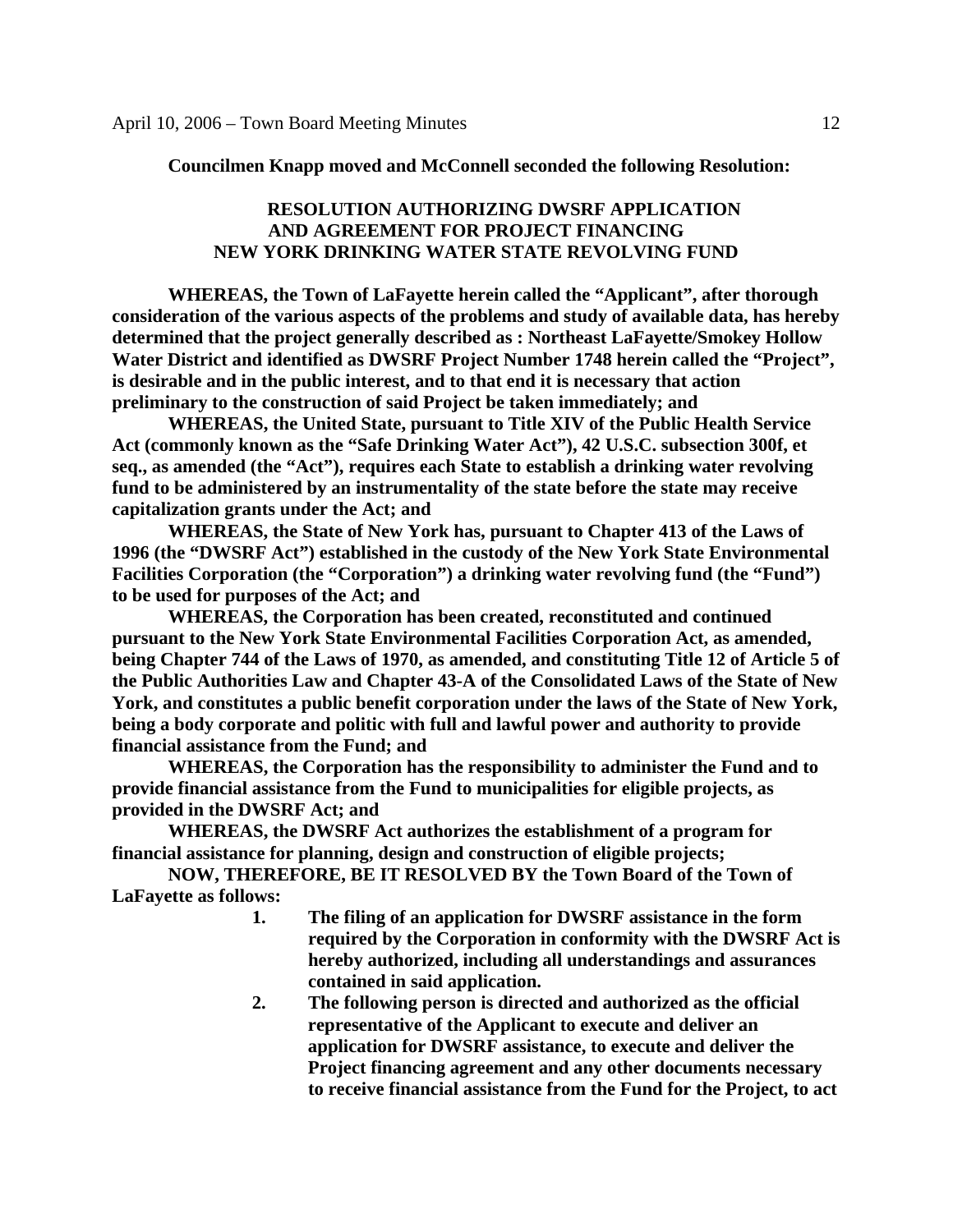|                                                                                                                                                      |                                                                                                                                     |                                          | in connection with the Project and to provide such additional       |
|------------------------------------------------------------------------------------------------------------------------------------------------------|-------------------------------------------------------------------------------------------------------------------------------------|------------------------------------------|---------------------------------------------------------------------|
|                                                                                                                                                      |                                                                                                                                     |                                          | information as may be required and to make agreements on behalf     |
|                                                                                                                                                      | of the Applicant as may be required:                                                                                                |                                          |                                                                     |
|                                                                                                                                                      |                                                                                                                                     | <b>Gregory Scammell, Town Supervisor</b> |                                                                     |
| 3.                                                                                                                                                   |                                                                                                                                     |                                          | The official designated above is authorized to make application for |
|                                                                                                                                                      | financial assistance under the DWSRF Program.                                                                                       |                                          |                                                                     |
| 4.                                                                                                                                                   | One (1) Certified copy of this Resolution shall be prepared and<br>sent to the New York State Environmental Facilities Corporation, |                                          |                                                                     |
|                                                                                                                                                      | 625 Broadway, Albany, New York 12207-2997.                                                                                          |                                          |                                                                     |
| 5.                                                                                                                                                   | This Resolution shall take effect immediately.                                                                                      |                                          |                                                                     |
| Voting was as follows:                                                                                                                               |                                                                                                                                     |                                          |                                                                     |
| <b>Norman Paul, Dep. Supervisor</b><br><b>Councilman Knapp</b><br><b>Councilman Bailey</b><br><b>Councilman McConnell</b><br><b>Councilman Shute</b> |                                                                                                                                     | <b>Voted</b>                             | <b>Nonvoting</b>                                                    |
|                                                                                                                                                      |                                                                                                                                     | <b>Voted</b>                             | <b>Yes</b>                                                          |
|                                                                                                                                                      |                                                                                                                                     | <b>Voted</b>                             | Yes                                                                 |
|                                                                                                                                                      |                                                                                                                                     | <b>Voted</b>                             | Yes                                                                 |
|                                                                                                                                                      |                                                                                                                                     | <b>Voted</b>                             | <b>Yes</b>                                                          |
| <b>Motion passed.</b>                                                                                                                                |                                                                                                                                     |                                          |                                                                     |
|                                                                                                                                                      |                                                                                                                                     |                                          |                                                                     |

John Dunkle said the third authorization needed is to submit an application for approval of the Northeast LaFayette Water District to the NYS Comptroller.

Kevin Gilligan said this just authorizes the supervisor to send this to the comptroller. John said now that the district has been formed, we can't do anything else without this.

# **RESOLUTION OF THE TOWN BOARD AUTHORIZING SUPERVISOR TO MAKE APPLICATION TO THE NEW YORK STATE COMPTROLLER TO CREATE THE NORTHEAST LAFAYETTE WATER DISTRICT IN THE TOWN OF LAFAYETTE, ONONDAGA COUNTY**

 **Councilman Knapp moved and Councilman McConnell seconded the following resolution.** 

 **WHEREAS, the Town of LaFayette Town Board on march 13, 2006 pursuant to Article 12 of the Town Law approved the establishment of the Northeast LaFayette Water District in the Town of LaFayette, County of Onondaga, State of New York; and** 

 **WHEREAS, pursuant to Town Law Section 194, upon adoption of such a resolution and order the Town is required to make application to the New York State Department of Audit and control (NYS Comptroller) for permission to create and District incompliance with the statutes in such cases and pursuant to NYCRR Part 35; and** 

 **WHEREAS, the Board desires to direct and authorize the Supervisor to make such application.** 

 **NOW THEREFORE BE IT RESOLVED, that the Town of LaFayette Town Supervisor is hereby authorized and directed to make application for permission to create the Northeast LaFayette Water District in the Town of LaFayette, Onondaga County, new York pursuant to Article 12 of the Town Law in accordance with Town Law Section 194 and 2 NYCRR Part 35; and it is further**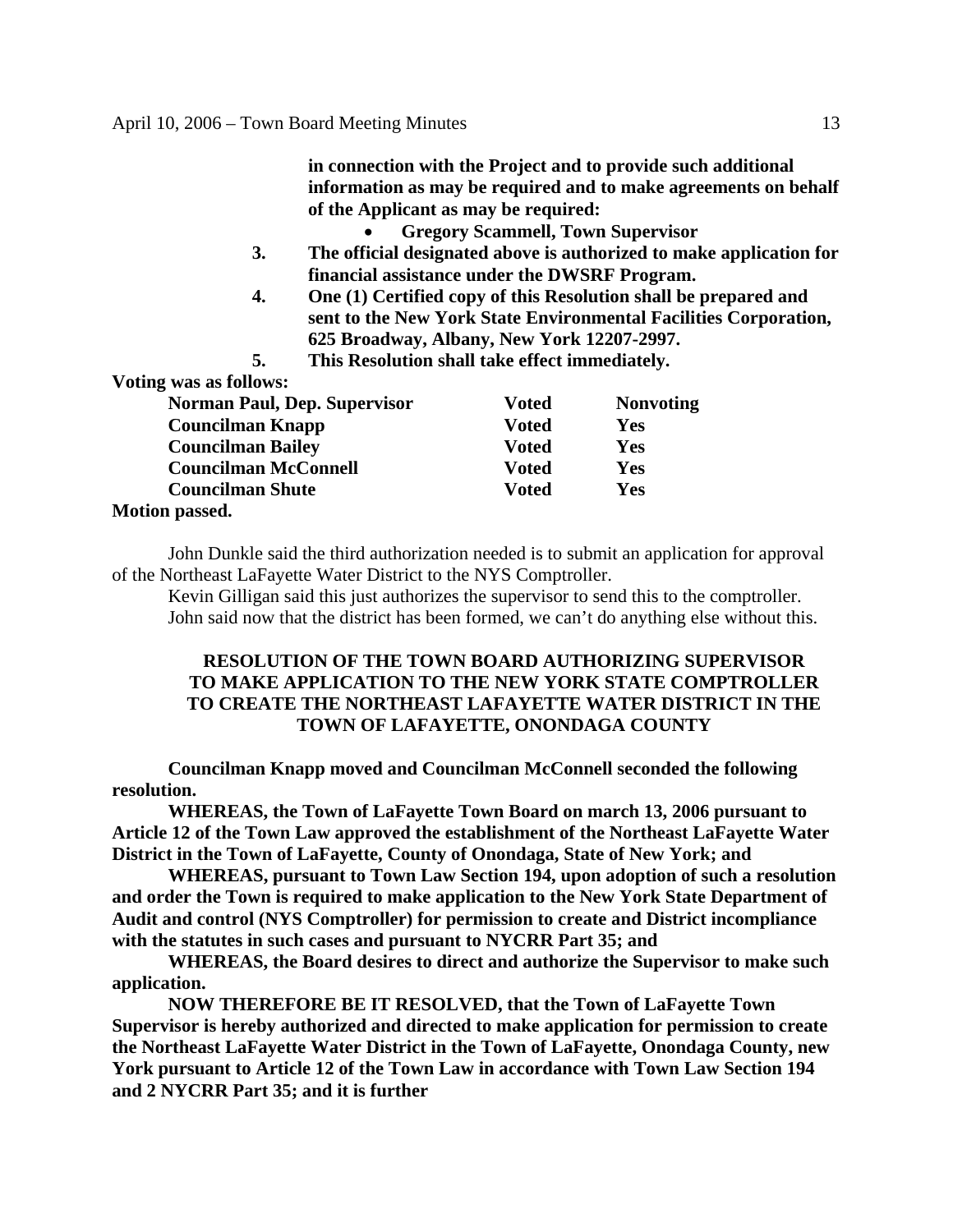### **RESOLVED AND ORDERED,**

- **a. Stating that the attached Application was prepared at the direction of the governing Board;**
- **b. That the Board believes the contents of the Application to be accurate.**
- **c. That the Board has determined that the improvement, district, extension, or expenditure for which permission is sought is in the public interest and will not constitute and undue burden on the property which will bear the cost thereof; and**
- **d. If the cost of the proposed improvements is to be assessed in whole or in part against a benefited area, that all real property to be so assessed will be benefited by the proposed improvements and that no benefited property has been excluded.**

**RESOLVED AND ORDERED, this Resolution and Order shall take effect immediately.** 

 **The question of the adoption of the foregoing order was duly put to a vote and, upon roll call, the vote was as follows:** 

| <b>Deputy Supervisor Paul</b>                 | Voted | <b>Nonvoting</b> |
|-----------------------------------------------|-------|------------------|
| <b>Councilman Knapp</b>                       | Voted | Yes              |
| <b>Councilman Bailey</b>                      | Voted | Yes              |
| <b>Councilman McConnell</b>                   | Voted | Yes              |
| <b>Councilman Shute</b>                       | Voted | Yes              |
| forogoing was thorounan declared duly adented |       |                  |

**The foregoing was thereupon declared duly adopted.** 

John Dunkle said the next item needed is an approved inter-district agreement between the Northeast LaFayette Water District and the Smokey Hollow Improvement Water District. He doesn't want to have to submit two applications to every agency nor have two construction projects.

Kevin Gilligan said Rural Development requires this.

Councilman Knapp said his immediate question is where does that leave us in the hopeful event that we get some grant money in? Where does that put us as far as dividing the funds?

John Dunkle said there is wording that it would be divided proportionately.

Kevin Gilligan reviewed the resolution.

**Councilmen Knapp moved and McConnell seconded the motion to create the following inter-district agreement between Northeast LaFayette and Smokey Hollow Water District to create one entity for applications, funding distribution, and project administration:** 

> **AGREEMENT BETWEEN THE NORTHEAST LAFAYETTE WATER DISTRICT AND THE COYE ROAD WATER DISTRICT AKA SMOKEY HOLLOW WATER DISTRICT RELATED TO WATER DISTRIBUTION COSTS AND FINANCES**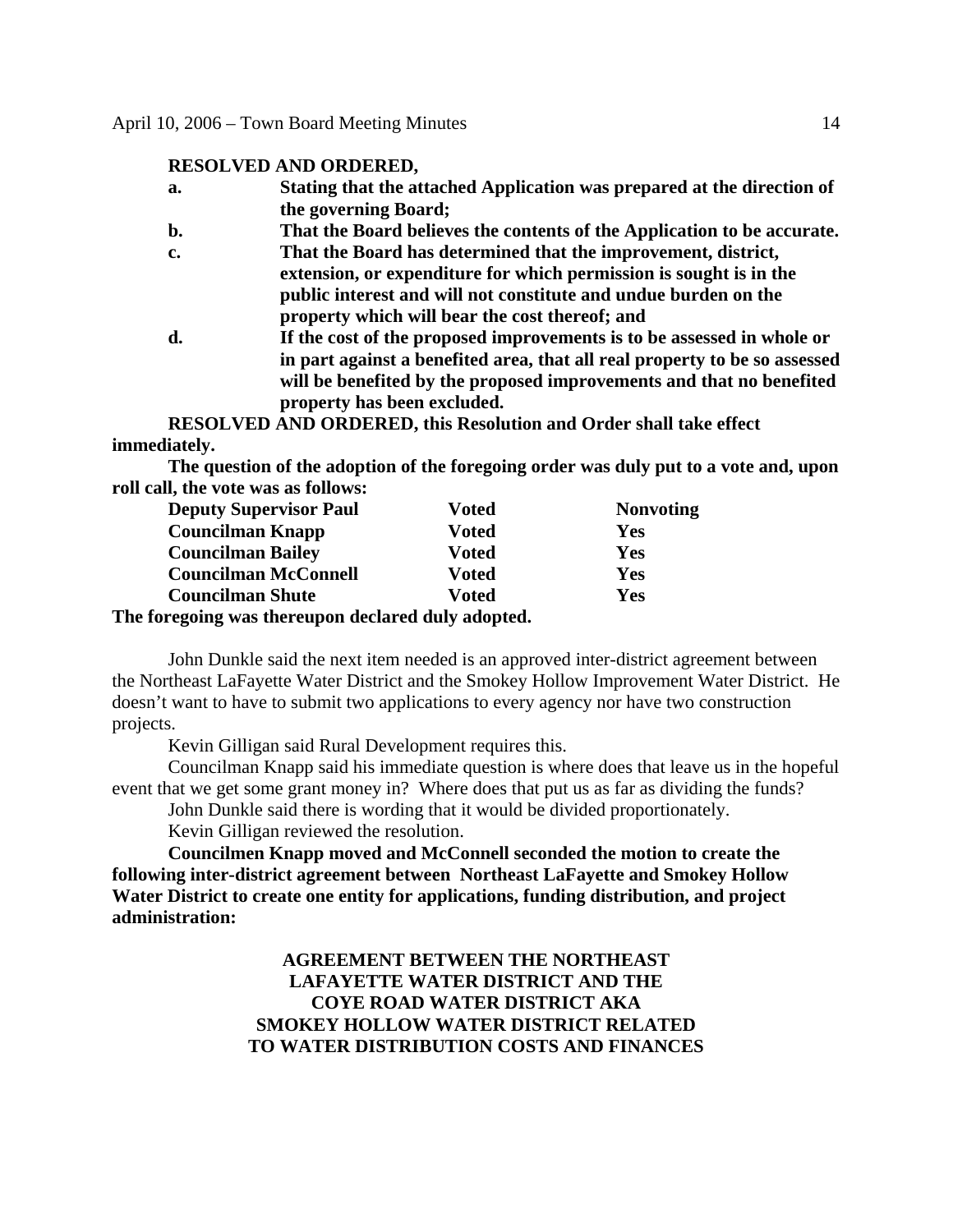**WHEREAS, residents living in the territory of the Northeast LaFayette Water District (hereinafter ANELWD@), Town of LaFayette, have been served by the East Syracuse Water District as direct customers and the Village of East Syracuse has also serviced the existing Coye Road Water District aka Smokey Hollow Water District (hereinafter ASmokey Hollow Water District@) and provided water to each; and** 

**WHEREAS, the customers of NELWD, the Smokey Hollow Water District and the Town of LaFayette have been advised by the Village of East Syracuse that it will terminate maintenance of service lines and provision of water service to this area of the Town of LaFayette; and** 

**WHEREAS, the Town of LaFayette has taken steps to form the NELWD and is in the process of obtaining State Comptroller approval for formation of this district; and** 

**WHEREAS, the infrastructure of the former service lines for the area to be served by the NELWD are in disrepair and are in need of replacement; and** 

**WHEREAS, the Smokey Hollow Water District is an existing district also located in the Town of LaFayette, with no current debt; and** 

**WHEREAS, the infrastructure of the Smokey Hollow water District is also in disrepair and in need of replacement; and** 

**WHEREAS, the Onondaga County Water Authority (OCWA) has represented that it possesses the capacity and ability to adequately supply the parties to this agreement with potable water at pressure and in volume necessary to accommodate the needs of these parties well into the future; and** 

**WHEREAS, OCWA has proposed to furnish the parties to this agreement with an adequate supply of potable water for further distribution to the NELWD and the Smokey Hollow Water District and to their respective customers; and** 

**WHERAS, it is estimated that the total cost of replacement of the water systems and hookup to OCWA for the two districts is \$1.4 million, with the respective costs being \$1,231,000 for the NELWD and \$170,000 for the Smokey Hollow Water District; and** 

**WHEREAS, the NELWD and the Smokey Hollow Water District wish to enter into this agreement for the purpose of coordinating financial matters concerning the two projects with respect to grants and borrowings,** 

**NOW THEREFORE, it is agreed by and between the parties herein, in consideration of their mutual promises, covenants, benefits and other valuable consideration, as follows:** 

- **1. The two water districts, through the Town of LaFayette, shall combine their efforts to seek grants, financial assistance and other financial assets needed to complete construction of the two water district replacement and connection projects (hereinafter the AProject@).**
- **2. Any grant money and financing obtained by the Town for the Project shall be applied proportionately between the districts, in such manner that the resulting annual cost to the typical property owner will be the same for those residing in both districts.**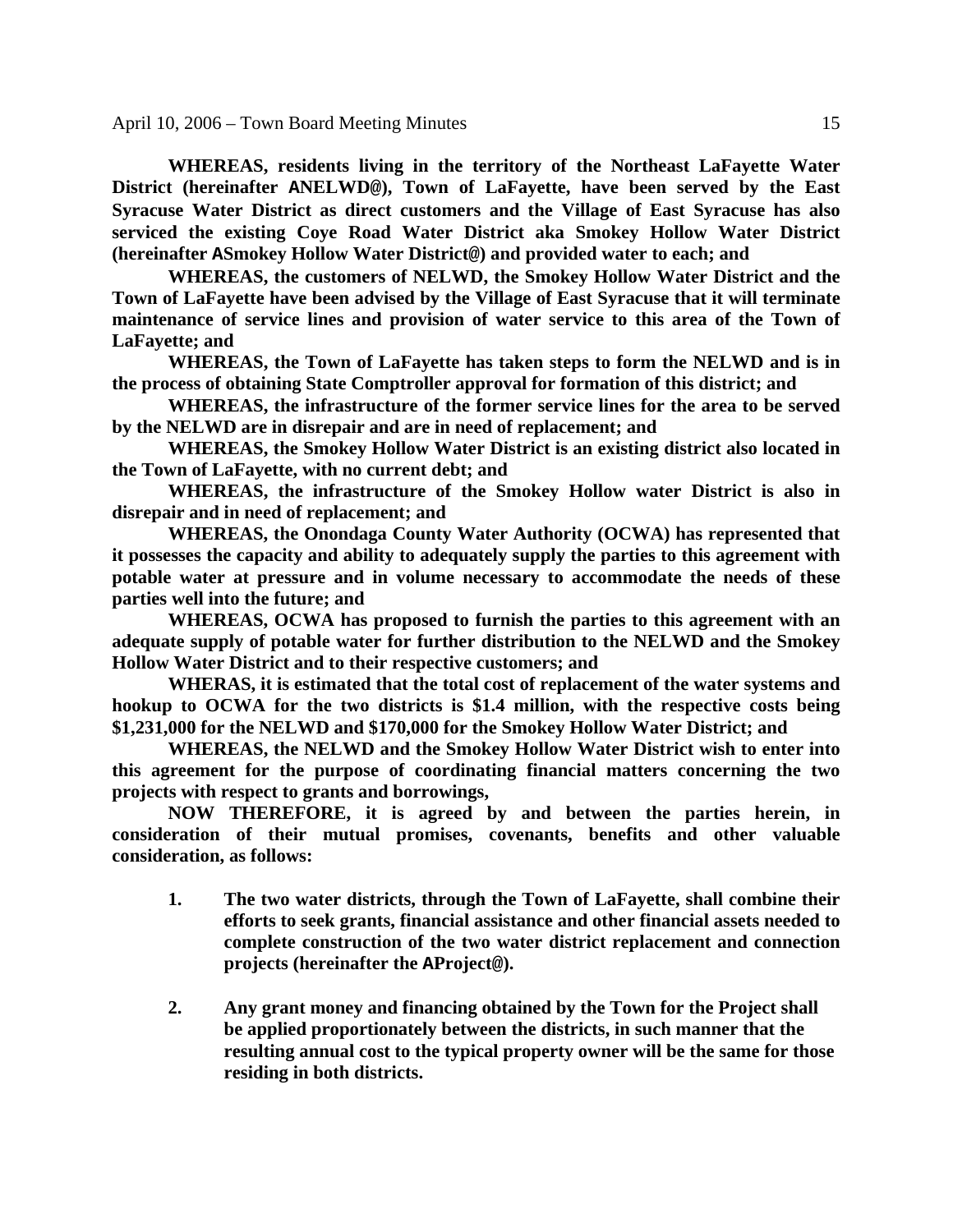- **3. As an exception to the above, the Onondaga County Community Development Grant for 2006, will not be part of this sharing agreement, but hall inure to the benefit of the Smokey Hollow Water District only, in order to bring its per unit costs in line with NELWD per unit costs.**
- **4. It is understood and agreed that this agreement is expressly conditioned upon any needed approval for the creation of the NELWD by the New York State Comptroller=s Office.**
- **5. The term of this agreement shall extend for so long as there is any debt outstanding for the Project.**

| Voting was as follows:              |              |                  |
|-------------------------------------|--------------|------------------|
| <b>Norman Paul, Dep. Supervisor</b> | Voted        | <b>Nonvoting</b> |
| <b>Councilman Knapp</b>             | Voted        | <b>Yes</b>       |
| <b>Councilman Bailey</b>            | <b>Voted</b> | Yes              |
| <b>Councilman McConnell</b>         | Voted        | Yes              |
| <b>Councilman Shute</b>             | Voted        | Yes              |
| <b>Motion passed.</b>               |              |                  |

 John Lytle said it was his understanding of their discussion that the money would go to the Smokey Hollow Improvement District first until they all had equal payments

John Dunkle said the last authorization needed is to proceed with the archeological evaluation with an outside consultant. We are in an archeological sensitive area and he knows we will need approval from SHPO. He would like the Board to approve contracting with an outside group to do the archeological study.

 Councilman Knapp asked if this is needed even though we are working on what was already disturbed ground?

John Dunkle said we have tried this before and we will still need the archeological study.

 Councilman Knapp asked if the residents will be without water while the old system is torn out and the new system is put in.

 John said no. There will be a temporary by-pass. No one will be without water for more than 8 hours.

Councilman Shute asked what Phase 1 means.

 John Dunkle said there are 4 phases in an archeological study. Phase 1 is the lightest level. He has contacted two archeologists and asked for proposals from them. He would recommend the Board go with Alliance Archeological. They have provided a range of costs from \$4,900 to \$7,900. They are within our proposed budget.

**Councilmen Shute moved and Knapp seconded the motion to contract with Alliance Archeological to do the archeological evaluation for the Northeast LaFayette and Smokey Hollow Water Districts.**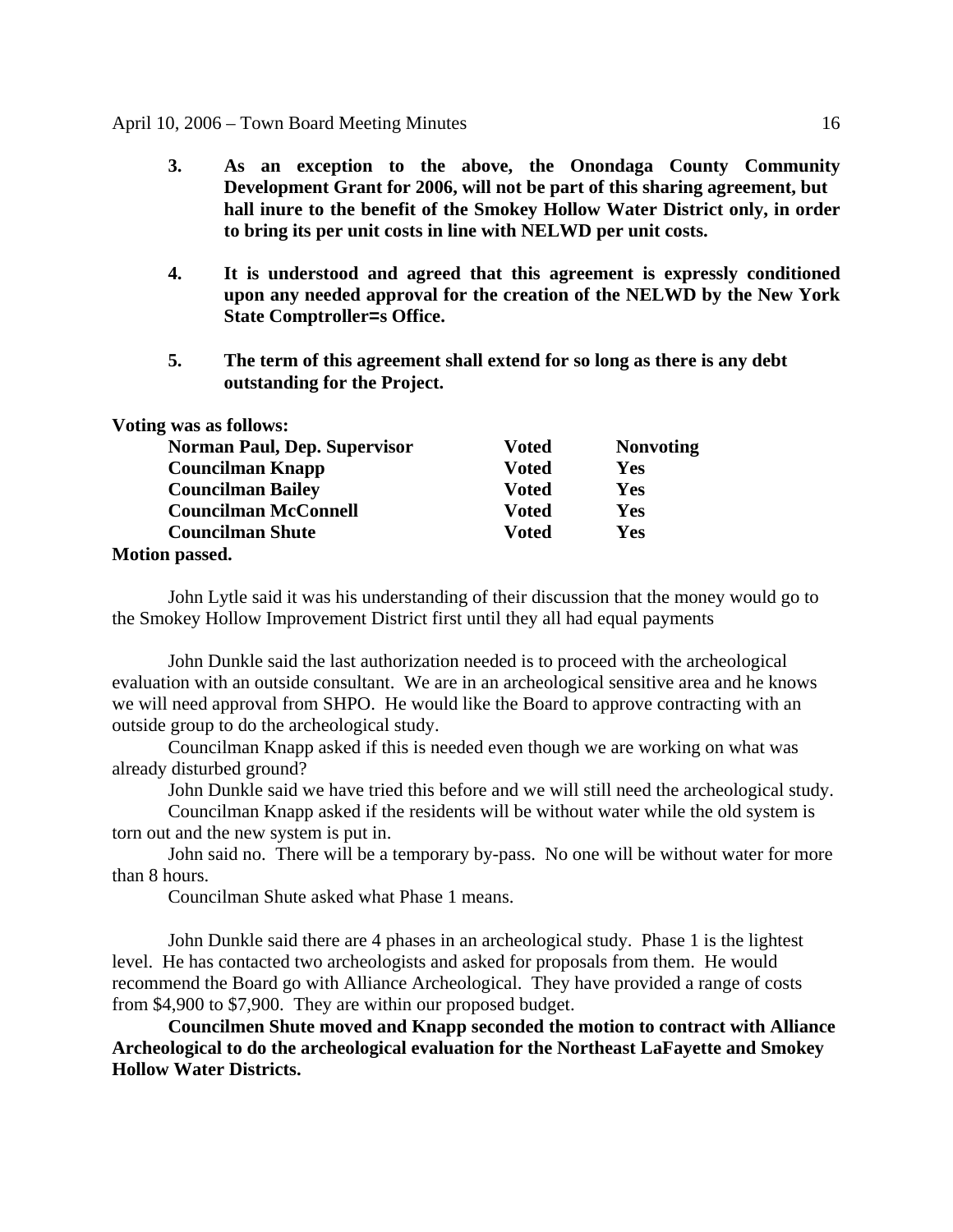Councilman Knapp said we are going to front this money.

 John Dunkle said to date between Kevin Gilligan and himself, they have spent about \$50,000. Because the district has not been approved and because we don't have any financing in place, the town has paid these costs out of the town budget. They had a meeting and the budget can't afford any more upfront funding other than the archeological study. There will be no more work done until we get financing of some sort. The town can no longer afford these costs.

 Councilman McConnell said this money is already is put out and the town is waiting for the comptrollers opinion.

 John said once the financing is in place to start the engineering and the legal documents, it will take about 3-4 months.

 Councilman Knapp said this will put the town pushing \$60,000. What's the possibility that the comptroller is going to say no?

 John Dunkle said we have to jump through some hoops to get the comptrollers approval but he doesn't think there will be a problem. The town is definitely taking a risk in supporting the residents requests. All work will stop now as to not put the town in any greater risk than where we are at right now.

 Councilman McConnell thinks we need to contact East Syracuse about our time-frame. John Dunkle has already contacted the County Health Dept. who advised they will contact East Syracuse.

# **The above Motion passed unanimously.**

Councilman Bailey asked if there will be some expression regarding the degree of urgency that we are at replacing an existing structure and not just putting in a new one out of the blue.

John Dunkle said this will be in the cover letter.

 John Lytle thinks this is one of the things they can work on from their end by having some of the elected officials write letters.

# **B. COMMITTEE**

# **1) Agriculture (DK/MK).**

# **2) Communications & Technology (MF/PK/MK/MT/GS).**

- **a) Town Website.**
- **b) Transition to Digital Towpath.** 
	- **Parallel operations.**
	- **Website townoflafayette.org (now is townoflafayette.com). Secure additional .gov?**
	- Town email addresses (tolxxxxx@aol.com to tolxxxx@??) conversion & **new.**
	- **File transfers.**
- **3) Economic Development (BM/GS).**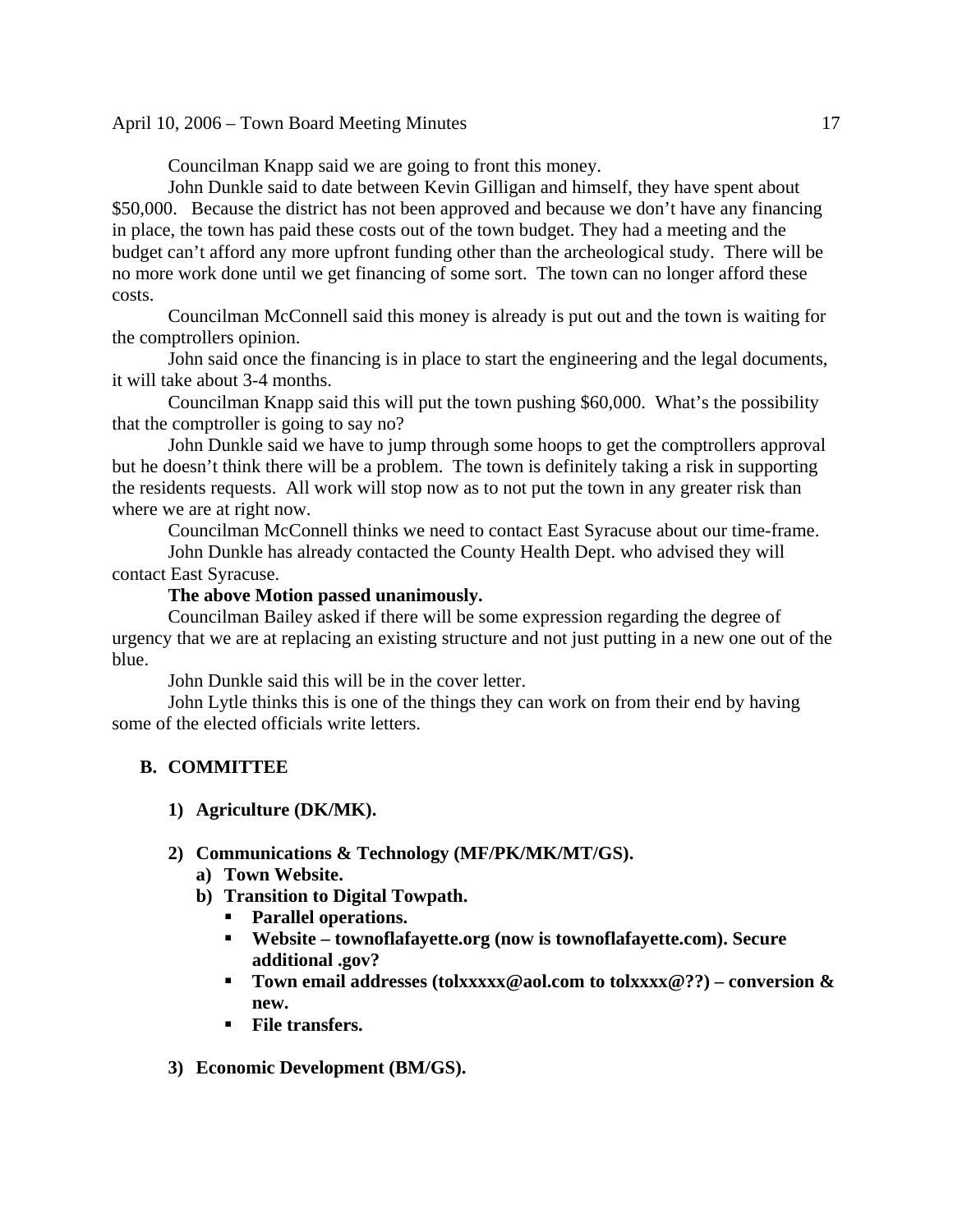- **4) Emergency Response (TB/BM).** 
	- **a) LFD exhaust vents '06 AFG grants (TB).**
	- **b) Onondaga County Department of Communications OCICS.**
	- **c) NYS PSC TSP (Telecommunications Service Priority) (BM).**
- **5) Employee Policies & Benefits (MK/AS/MD).** 
	- **Implement employee-share healthcare premium increase.**
- **6) Environmental & Conservation Advisory Board (RB, BF, KF, WG, EG, NM).** 
	- **2006 Tent Caterpillar assessment.**
	- **SPDES subcommittee tba.**
- **7) Highway (PP/LC/DK/SP/JG).** 
	- **a) Long term capital equipment forecast.**
	- **b) Road maintenance schedule.**
	- **c) Spring Cleanup Program no wood burned.**
	- **e) Computer terminal in highway garage.**

 Leon Cook said under Safety, they have 8 hours of OSHA training tomorrow. Councilman Knapp asked if they are doing this with some of the other towns. Leon said 5 towns are meeting at the Tully Meeting House for this.

Dep. Supervisor Paul asked about the complaint on Clark Hollow Rd.

 Leon Cook said the end result is that the resident is going to try to do the best he can. He asked for the supervisor to come down and he would show him what he's facing.

Dep. Supervisor Paul said he drove by Saturday to see what is going on.

 Leon said the resident had a tube of insulage and he would drive up the side of the road with the machine that kicks it out and feeds the animals. He uses a skid loader and this makes a rut in the road. They have the same thing in Cardiff. They have another problem on Route 11 south.

Councilman Knapp said officially this comes under Ag. & Markets.

Leon said that is right. He has talked to them and they are doing the best they can do.

# **8) Physical Plant (HS/DK/BM).**

- **a) Heating/Cooling system alts & new temperature controls, Ph. 1 report, Clay Smith, P.E.**
- **b) Energy usage reduction program, MEGA & town buildings (BM).**

Dep. Supervisor Paul thinks we could buy motion sensors for the ladies room and the archives so the lights would go on and off automatically.

Councilman McConnell will look into this.

- **9) Recreation & Youth (DK/AS/RR).** 
	- **a) Marion Bailey Park.**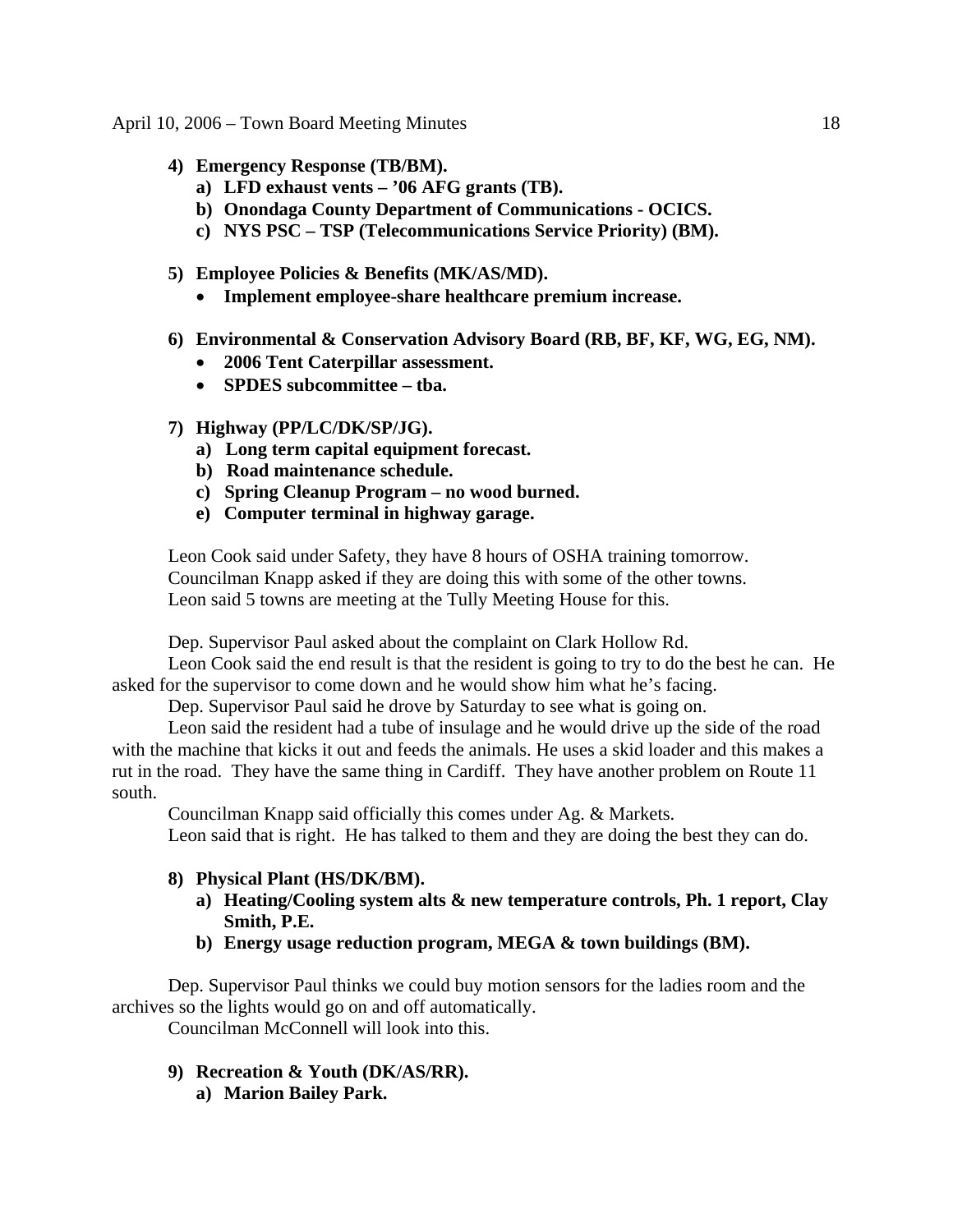- **1. Pavilion local estimates, future park design.**
- **2. Install grills Spring, '06.**
- **b) LaFayette Beach.** 
	- **1. Evaluate survey/transfer LaFayette Beach from LCC to town.**
	- **2. Roof over sandbox (Herb Salladin). Bids. (DK).**
	- **3. Repair/move lacrosse box.**
	- **4. Port-a-john**
- **c) Fred Stafford/Optimists Park.** 
	- **1. Lacrosse facility estimates (\$5K materials only), (re)location possibilities.** 
		- **Tully-\$12k materials only (all volunteer labor).**
	- **2. Geese & feeding signs (PP) (DK).**
	- **3. Bird problems remove light (see PP) (DK).**

Councilman Knapp requested Mary Jo to see if the dumpsters can be placed at the park the last week of April as long as we are not charged a full month for them. He thinks the recycling would just be more of an expense.

Councilman Bailey doesn't think having the one receptacle will solve the problem.

**Councilmen Knapp moved and Bailey seconded the motion to place dumpsters at the park beginning the last week of April through the end of October. Motion passed unanimously.** 

Councilman Knapp said Regina Reinschmidt wondered if Paul Puttkamer would open the bathrooms at the concession building when he opens the other bathrooms up. He will ask Paul about this.

**Councilmen Knapp moved and McConnell seconded the motion to appoint Paul Puttkamer as Dep. Physical Plant Officer to commence working May 1, 2006 and end working October 31, 2006. Motion passed unanimously.** 

Leon Cook said the signs are ordered for the geese.

Councilman McConnell said the Optimist Club's goal is to start with the playground equipment in the spring of 2007. They are hoping their fundraising and any grant money we get will go towards this.

Councilman Shute believes the way we set up the Community Development Grant was so the first year we won't get any funding for the playground equipment.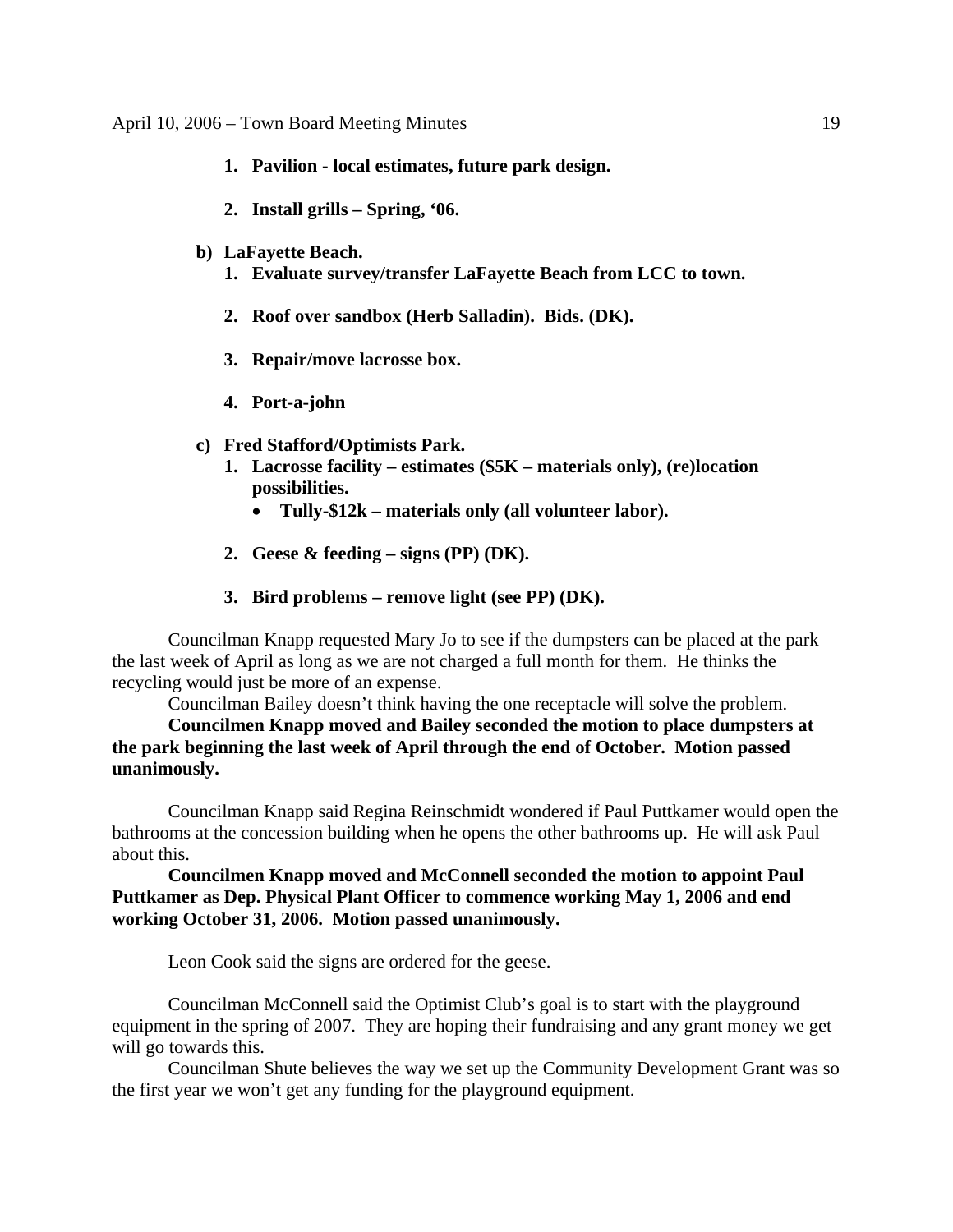Councilman McConnell said that is correct. This would be the first year. He and Jerry Marzo are trying to get together to submit information for both Bailey and Stafford Parks.

Councilman Shute asked about the information for funding that was sent around regarding green space. He thinks it was for about \$750.

### **d) Park designs.**

• **Parkitects.** 

### **10) Safety (TR/AS/LC/RR).**

Councilman Shute discussed the crash bar for the front door.

#### **11) School District liaisons (BM/PP).**

 Jamesville-DeWitt passed the resolution for the exemptions for the firemen. Kevin Gilligan said the comptroller hasn't given us information on this yet.

#### **12) Senior Transportation & Housing (BO/GS).**

#### **13) Service Awards (BM/DK/LP/NV).**

- **Firefighters Tax Exemption Law (Onondaga County Supervisors Association memo).**
- **Requirements for service awards & tax exemption reconciliation.**

Councilman McConnell said we received a bill from Penflex for \$500. When the Board approved the LFD's switching to this company, this was the result. The LFD was not aware of this cost either. They are going to have a meeting in the near future.

Dep. Supervisor Paul asked what they based this on.

Councilman McConnell said they based it on 45 participants at \$12 each. They will be set up as individual accounts. The LFD was not aware of this either.

Councilman Shute asked if this is an annual maintenance fee or a one-time fee.

Councilman McConnell said it's a one-time fee. On April  $25<sup>th</sup>$  the LFD and he will be meeting. He would recommend passing this bill along to be paid. He encouraged the Board to go through the Executive Summary provided. For the 6 people that were dropped from the roll this year, the money will go into the fund and offset this payment. We will wait for the Supervisor to return before sending out the letters.

Councilman Shute asked if Councilman McConnell is sure the participant fee is not an annual fee.

Councilman McConnell said yes.

### **14) SOTS & OCRRA Liaison (DK/BM).**

### **15) Water (GS/PP).**

**a) U.S. Army Corps of Engineers/Jamesville Reservoir – Preliminary Restoration Plan complete, seeking nonfederal (NYSDEC) cosponsor for 33% share of \$7.2M.**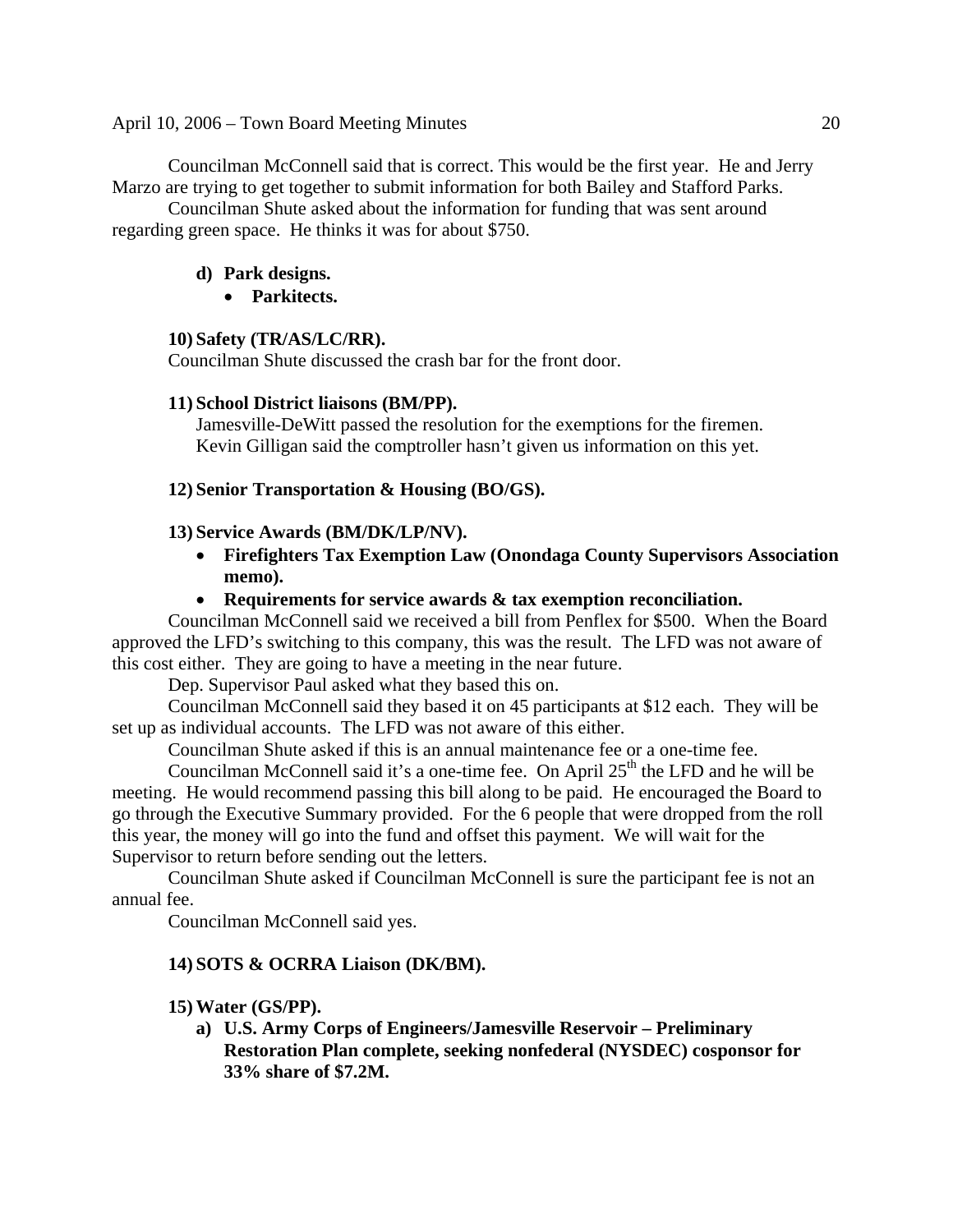- **b) Northeast LaFayette Water and Smokey Hollow Service Improvement districts.** 
	- **Grants and low/no interest loans.**  This was discussed above.
- **c) Hamlet drainage study request submitted to NYS DOT.** 
	- **NYS DOT notified of subsidence behind M. Amidon's property.**
- **16) Zoning Review (GS/MK).** 
	- **a) Jamesville Reservoir Preservation District/JRPA change.**
	- **b) New instruction sheet for subdivision, variances & controlled site approval (note riparian rights/drainage, SOCPA meets every 3 weeks, public notification of neighbors, applicants without counsel/surveyor/engineer, meeting frequency, include Onondaga County subdivision filing requirements, riparian rights) .**
	- **c) Corridor Plan.**
	- **d) Digitized zoning map, correction & amendments.**
	- **e) Density (rezoning from A-R to Rn).**

### 9. **LITIGATION & OTHER LEGAL MATTERS**.

- **A. Onondaga Nation land claim & land rights.**
- **B. William May mobile home on Jamesville Reservoir. County court rules in town's favor.** 
	- **NYS Supreme Court petition.**
- **C. Robert Shute Route 11 Judge Gideon, Town of DeWitt Court.**
- **D. Street names SOCPA.**

### 10. **UNFINISHED BUSINESS & ACTIVE PROJECTS.**

- **A. FOCUS 2010 Strategic Plan.**
- **B. Crime coverage awaiting document review list (TC), certification letter, review of town books.**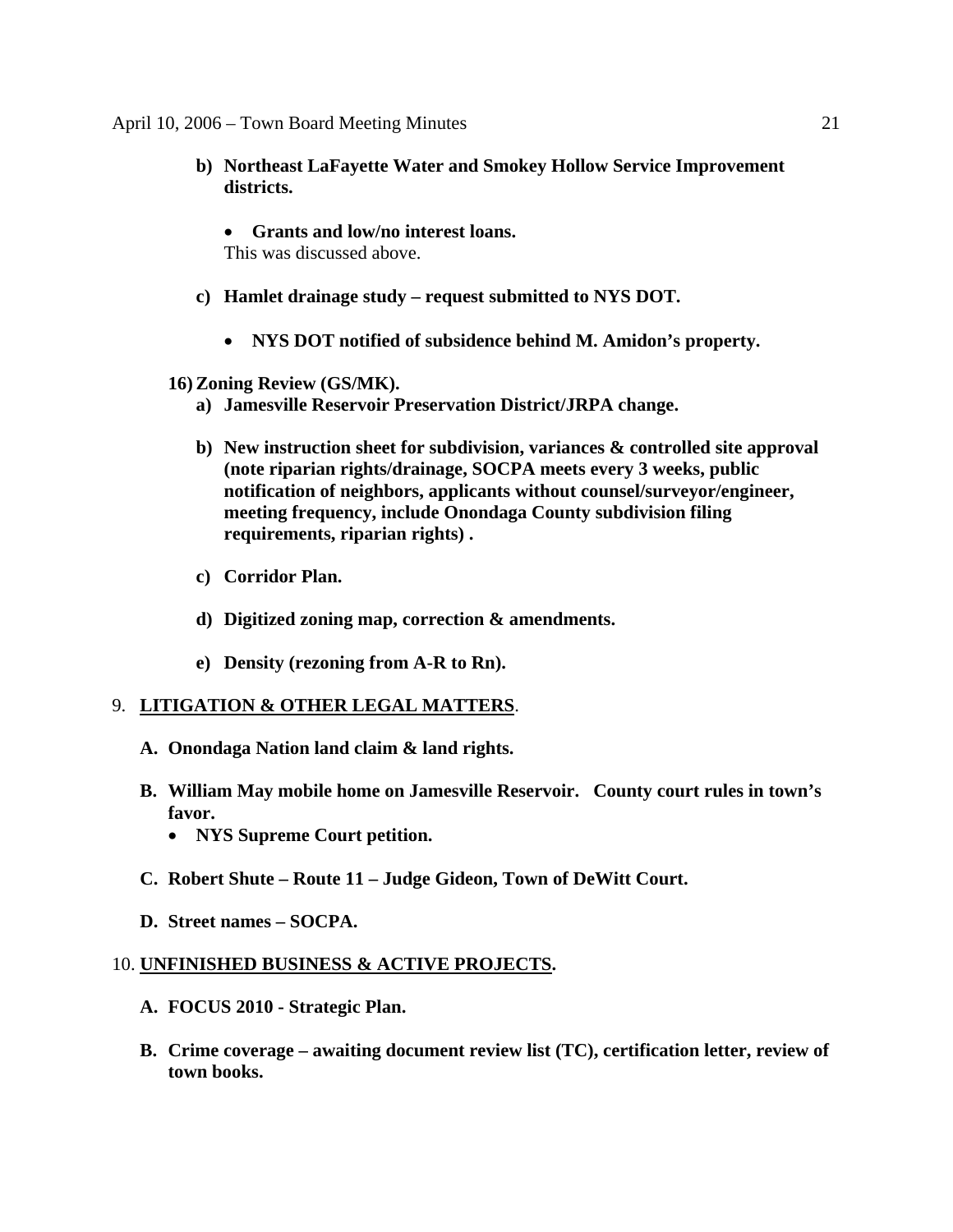- **C. LaFayette Hotel (executive session).** 
	- **Historical status rejected.**
- **D. School speed limit signs (AS/BM).**
- **E. Community Development Grant app.** 
	- **1) Water district.**
	- **2) Water district hookups.**
	- **3) Park designs (SU &/or playground equipment manufacturers- Parkitects)** 
		- ¾ **Bailey Park.**
		- ¾ **LaFayette Beach.**
		- ¾ **Stafford Park.**
	- **4) Neighborhood/Transportation infrastructure.**
- **F. Groth Road Communications Tower neighboring towers & wireless carriers.**
- **G. Street name SOCPA (KG).**
- **H. '07 Budget.** 
	- **Crash bar on front door (safety AS).**
- **I. SPDES MS 4 Phase II, in kind.**
- **J. NYS Unified Court System Justice Court Assistance grants (DK).**
- **K. Association of Towns, 2006 Legislative Program (review 19 resolutions).**
- **L. Onondaga County proposal for centralization of tax collection.**

### **M. Other.**

Councilman Knapp said the letter from Kevin Gilligan regarding the training tower at the landfill basically stated the landfill is a bad place for the training tower. Is there a better place? Dep. Supervisor Paul said he knows DeWitt has one in Jamesville Quarry.

# **11. NEW BUSINESS.**

• **Dumpsters for parks (blue bins included?).** 

This was discussed above.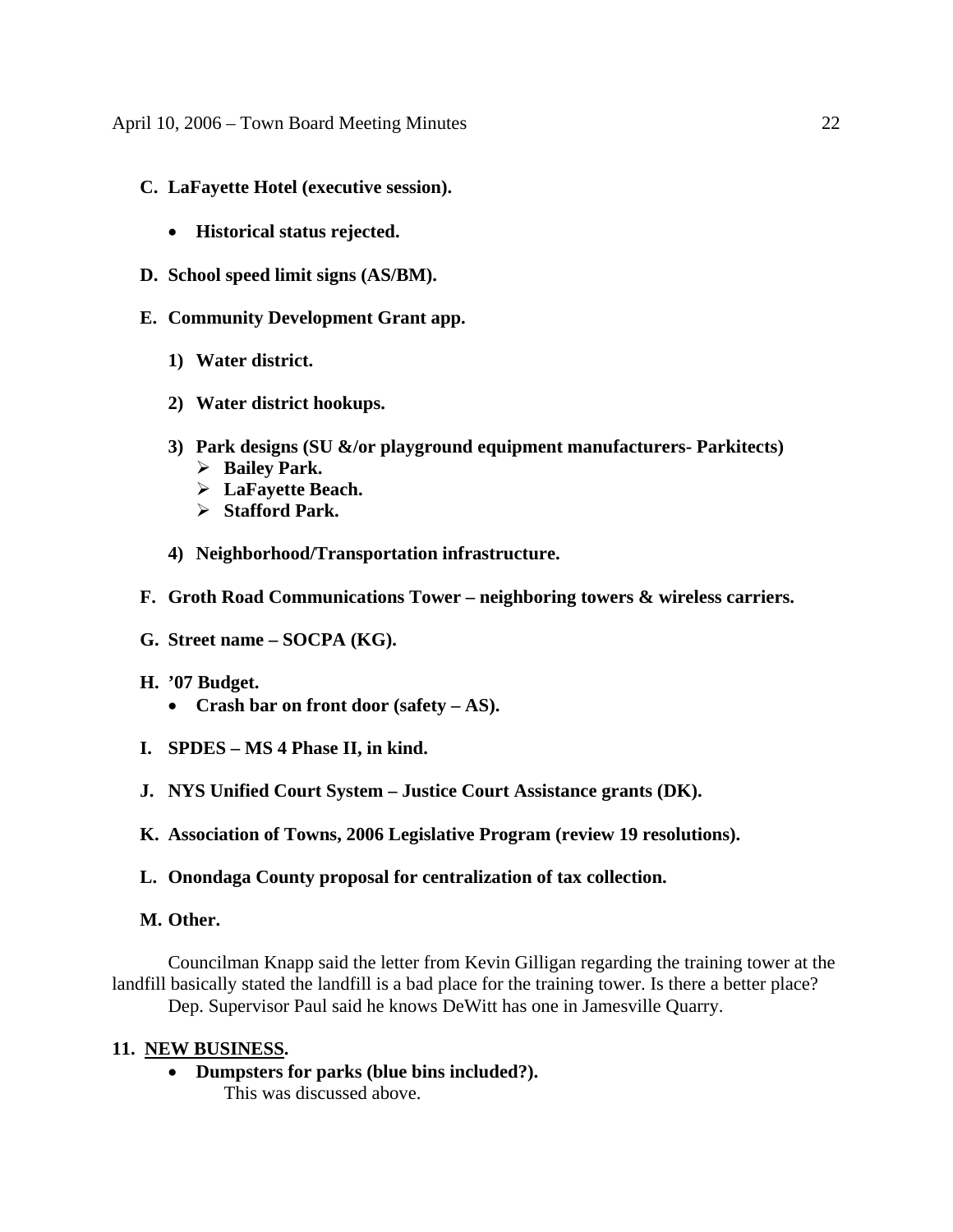• **Appoint Marshall Taylor – Assessment Clerk (Civil Service title change).** 

**Councilmen Knapp moved and Bailey seconded the motion to appoint Marshall Taylor the Assessment Clerk effective immediately and through December 31, 2006. Motion passed unanimously.** 

• **Appoint Paul Puttkamer – Deputy, Physical Plant (5/1/06-10/31/06).**  This was discussed above.

Councilman Shute said he received a letter back from the DOT stating they would have their engineer come out and study the situation at Grimshaw School. They have done this 3 times before with the same result. He thinks we have to wait for this to happen before we can do anything further.

Councilman Knapp asked if there is a way we can ask them to come out at 8:00 a.m. Kevin Gilligan said you can ask them but he doesn't know if they will do it or not.

Councilman Shute said at the last meeting, we discussed getting a deputy out here to review the situation. He called Capt. Bronstad who has been out for the last 2 weeks. He is due back next week. Councilman Shute left a message for him to call him.

Councilman Knapp said the state police were out there one morning and got quite a few vehicles.

Councilman Bailey thinks it would be good if law enforcement steps up the speed enforcement and those results are sent on to the DOT. It might help.

Kevin Gilligan said you could also do a traffic study.

Councilman Knapp asked if it has to be a certified person that does it.

Councilman Bailey thinks it should be a certified person.

**Councilmen Knapp moved and Bailey seconded the motion to support the 2006 Memorial Day Parade in the amount of \$250. Motion passed unanimously.** 

# **Councilmen Knapp moved and McConnell seconded the motion to install a new paddle with latch on the front door of the LaFayette Commons Office Building for an amount not to exceed \$420.00. Motion passed unanimously.**

The Board discussed a memo from Kevin Gilligan regarding Street Cyber Security. Kevin Gilligan said the state is requiring every town and village in New York State to pass this policy. It basically deals with if someone hacks into our computer system. This law requires us to give notice first to the people who might have been compromised and to certain officials in the state.

### **TOWN OF LAFAYETTE RESOLUTION**

**The following resolution was offered by Councilman Bailey, who moved its adoption, seconded by Councilman Knapp, to wit:**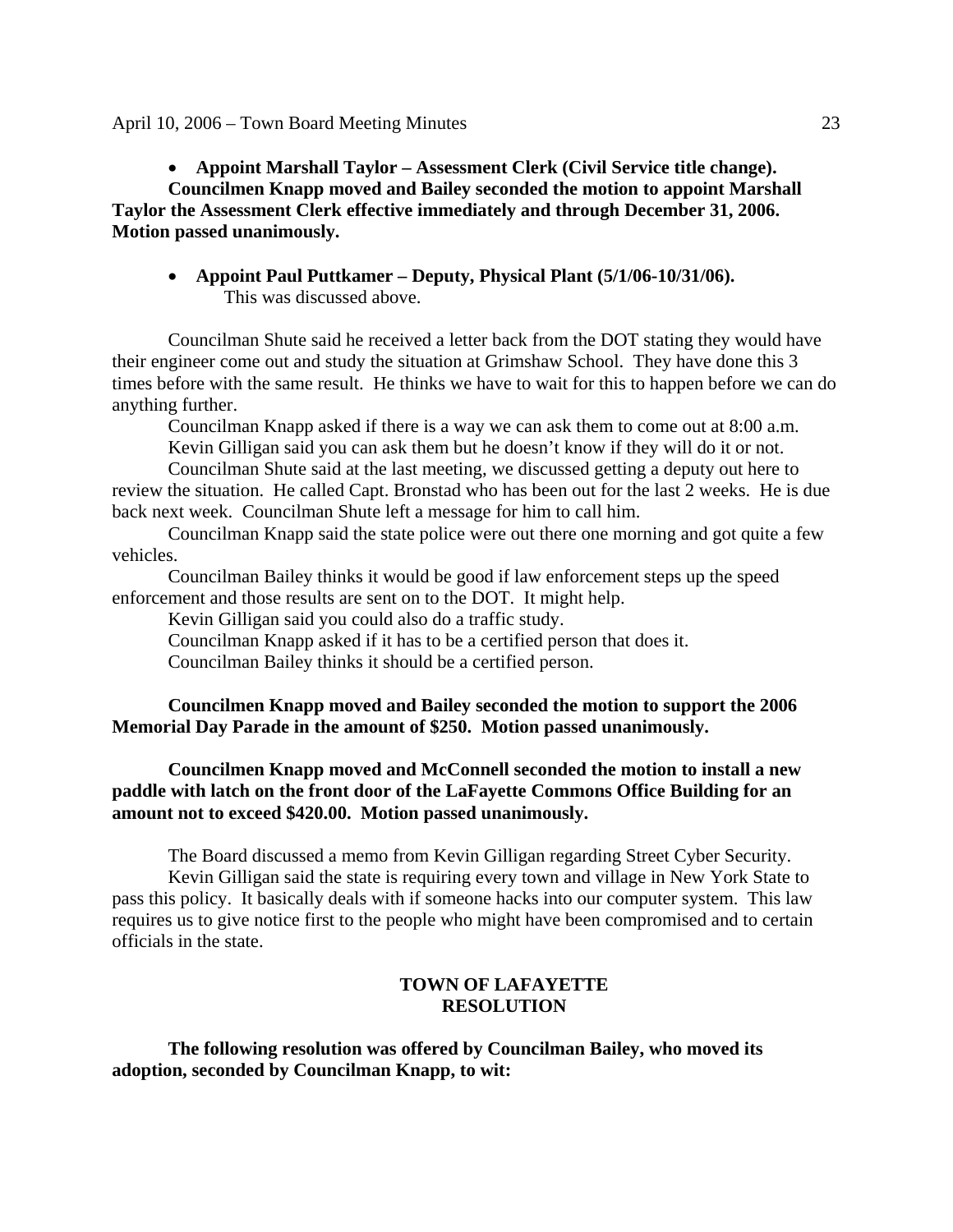**WHEREAS, the State of New York has added Section 208 to the State Technology Law, effective December 7, 2005. Said section requires local municipalities to develop notification policies consistent with Section 208; and** 

**WHEREAS, it will be in the best interest of the residents of the Town of LaFayette to establish a Cyber Security Citizens' Notification Policy consistent with Section 208 of the State Technology Law.** 

**NOW THEREFORE, in consideration of the foregoing, it is hereby RESOLVED, THAT AS OF April 10, 2006, the Town of LaFayette hereby adopts the attached Cyber Security Citizen's Notification Policy for the Town of LaFayette.** 

**The question of the adoption of the foregoing resolution was duly put to a vote and upon roll call, the vote was as follows:** 

|     | <b>Dep. Supervisor Paul</b> | Voted | <b>Nonvoting</b> |
|-----|-----------------------------|-------|------------------|
|     | <b>Councilman Knapp</b>     | Voted | Yes              |
|     | <b>Councilman Bailey</b>    | Voted | Yes              |
|     | <b>Councilman McConnell</b> | Voted | Yes              |
|     | <b>Councilman Shute</b>     | Voted | Yes              |
| --- |                             |       |                  |

**The foregoing resolution was thereupon declared duly adopted.** 

**Cyber Security Citizens' Notification Policy For the Town of LaFayette** 

- **A. This policy is consistent with the State Technology Law Section 208, as added by Chapters 442 and 491 of the laws of 2005. This policy requires notification to affected new York residents and non-residents. New York State values the protection of private information of individuals. The town of LaFayette (hereinafter referred to as the "municipality") is required to notify an individual when there has been or is reasonably believed to have been a compromise of the individual's private information in compliance with the Information "Security Breach and Notification Act and this policy.**
- **B. The municipality, after consulting with the State's Office of Cyber Security and Critical Infrastructure Coordination (CSCIC) to determine the scope of the breach and restoration measures, must notify an individual when it has been determined that there has been, or is reasonably believed to have been a compromise of the individual's private information through unauthorized disclosure.**
- **C. A compromise of private information means the unauthorized acquisition of unencrypted computerized data with private information.**
- **D. If encrypted data is compromised along with the corresponding encryption key, the data is considered unencrypted and thus falls under the notification requirements.**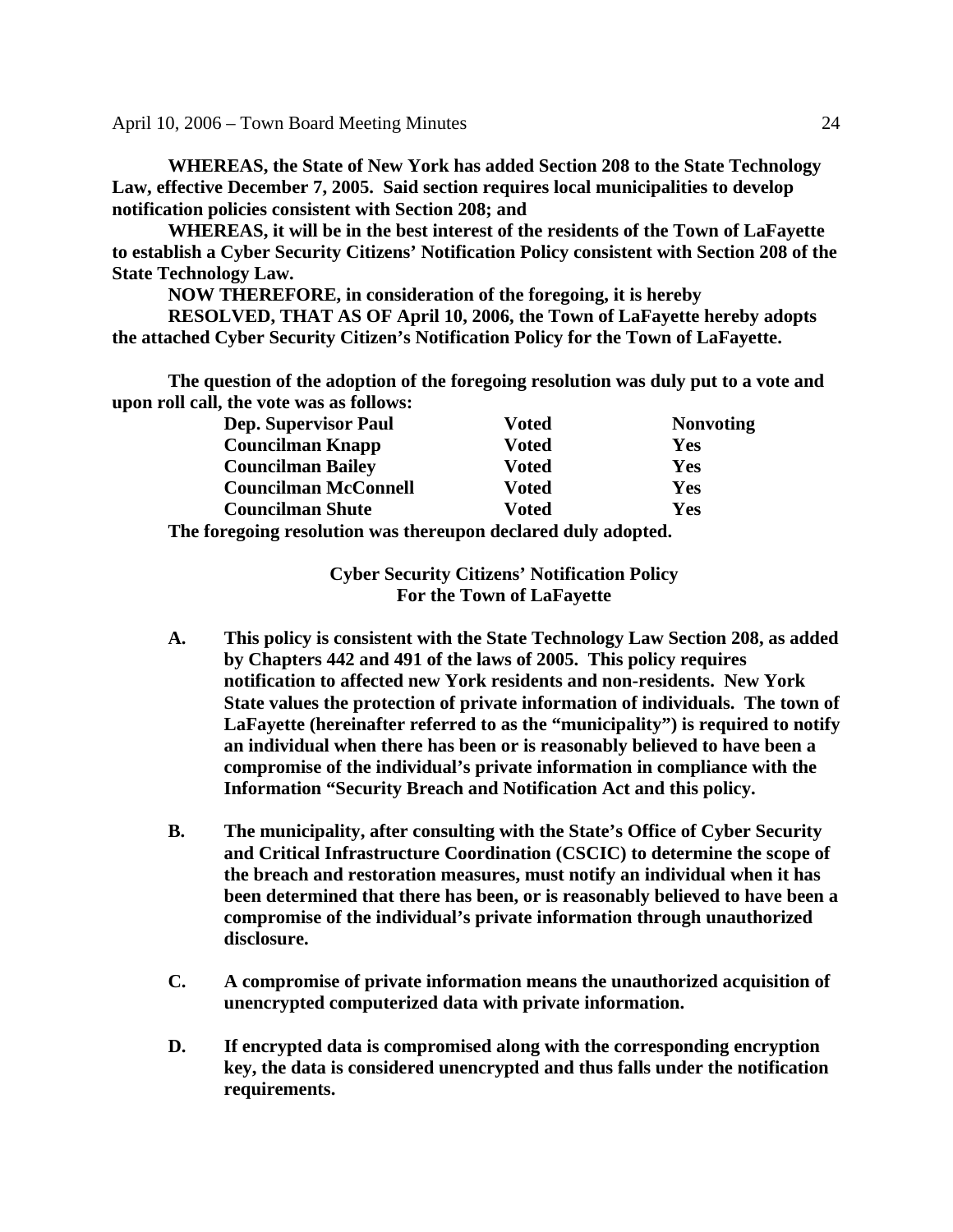- **E. Notification may be delayed if a law enforcement agency determines that the notification impedes a criminal investigation. In such case, notification will be delayed only as long as needed to determine that notification no longer compromises any investigation.**
- **F. The municipality will notify the affected individual directly by one of the following methods:** 
	- **1. Written notice.**
	- **2. Electronic notice, provided that he person to whom notice is required has expressly consented to receiving notice in electronic form and a log of each notification is kept by the municipality that notifies affected persons in such form.**
	- **3. Telephone notification, provided that a log of each notification is kept by the municipality that notifies affected persons; or**
	- **4. Substitute notice, if the municipality demonstrates to the State Attorney General that the cost of providing notice would exceed \$250,000, that the affected class of persons to be notified exceeds 500,000, or that the municipality does not have sufficient contact information. The following constitute sufficient substitute notice:** 
		- **a. E-mail notice when the municipality has an e-mail address for the subject persons;**
		- **b. Conspicuous posting of the notice on the municipality's web site page, if the municipality maintains one; and**
		- **c. Notification to major statewide media.**
- **G. The municipality must notify CSCIC as to the timing, content and distribution of the notices and approximate number of affected persons.**
- **H. The municipality must notify the Attorney General and the Consumer Protection Board whenever notification to a New York resident is necessary**

 **as to the timing, content and distribution of the notices and approximate number of affected persons.** 

 **I. Regardless of the method by which notice is provided, the notice must include contact information for the municipality making the notification and a description of the categories of information that were, or are reasonably**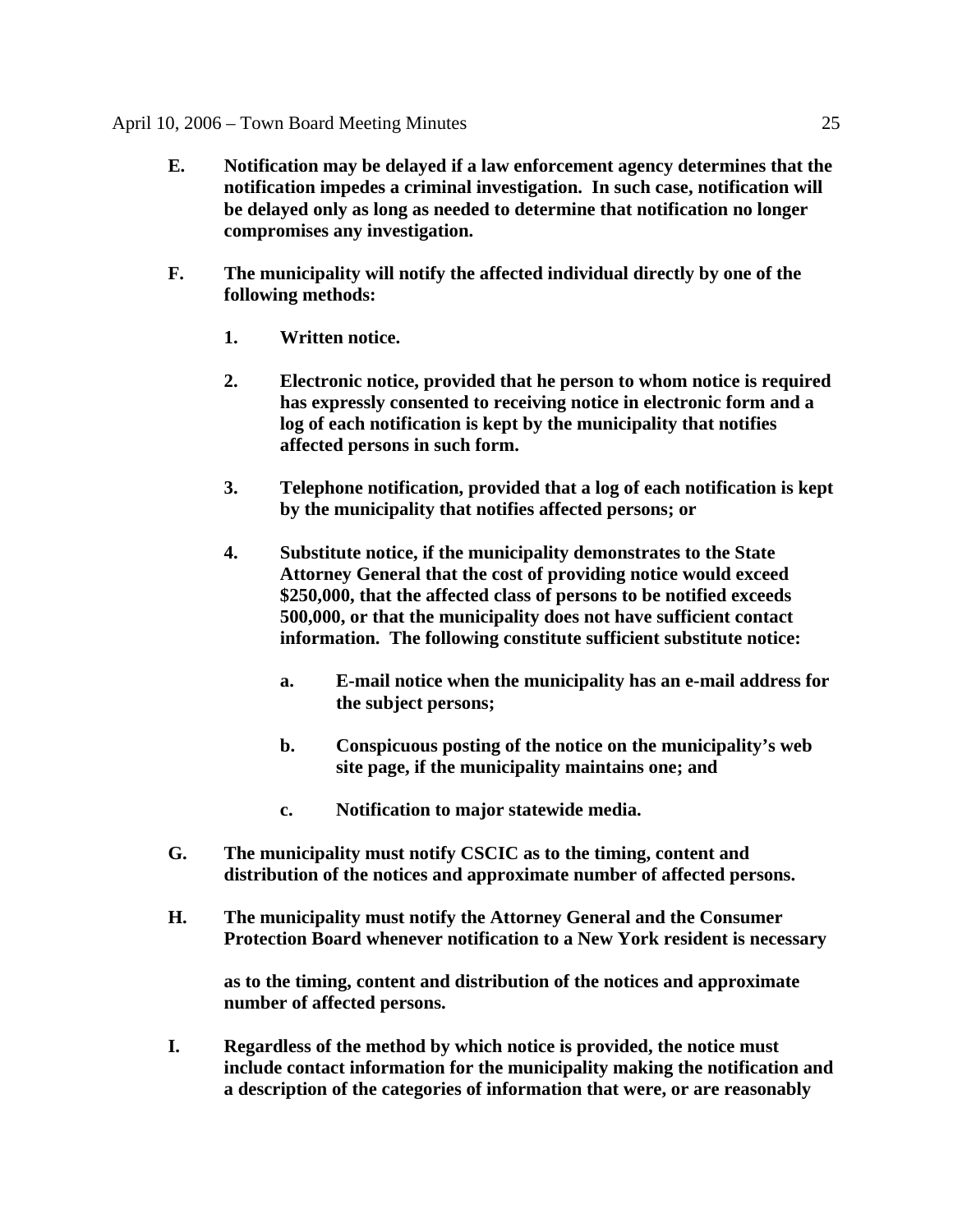**believed to have been, acquired by a person without valid authorization, including specification of which of the elements of personal information and private information were, or are reasonably believed to have been, so acquired.** 

- **J. This Policy also applies to information maintained on behalf of the municipality by a third party.**
- **K. When more than 5,000 New York residents must be notified at one time, then the municipality must notify the consumer reporting agencies as to the**

 **timing, content and distribution of the notices and the approximate number of affected individuals. This notice, however, will be made without delaying notice to the individuals.** 

# **Definition**

- **A. Consumer Reporting Agency: Any person which, for monetary fees, dues, or on a cooperative nonprofit basis, regularly engages in whole or in part in the practice of assembling or evaluating consumer credit information or other information on consumers for the purpose of furnishing consumer reports to third parties, and which uses any means or facility of interstate commerce for the purpose of preparing or furnishing consumer reports. The state attorney general is responsible from compiling a list of consumer reporting agencies and furnishing the list upon request to the municipality.**
- **C. Data: Any information created, stored (in temporary or permanent form), filed, produced or reproduced, regardless of the form or media. Data may include, but is not limited to personally identifying information, reports, files, folders, memoranda, statements, examinations, transcripts, images, communications, electronic or hard copy.**
- **D. Information: The representation of facts, concepts, or instructions in a formalized manner suitable for communication, interpretation, or processing by human or automated means.**
- **E. Personal Information: Any information concerning a natural person which, because of name, number, personal mark or other identifier, can be used to identify such natural person.**
- **F. Private Information: Personal information in combination with any one or more of the following data elements, when either the personal information or the data element is not encrypted or encrypted with an encryption key that has also been acquired:**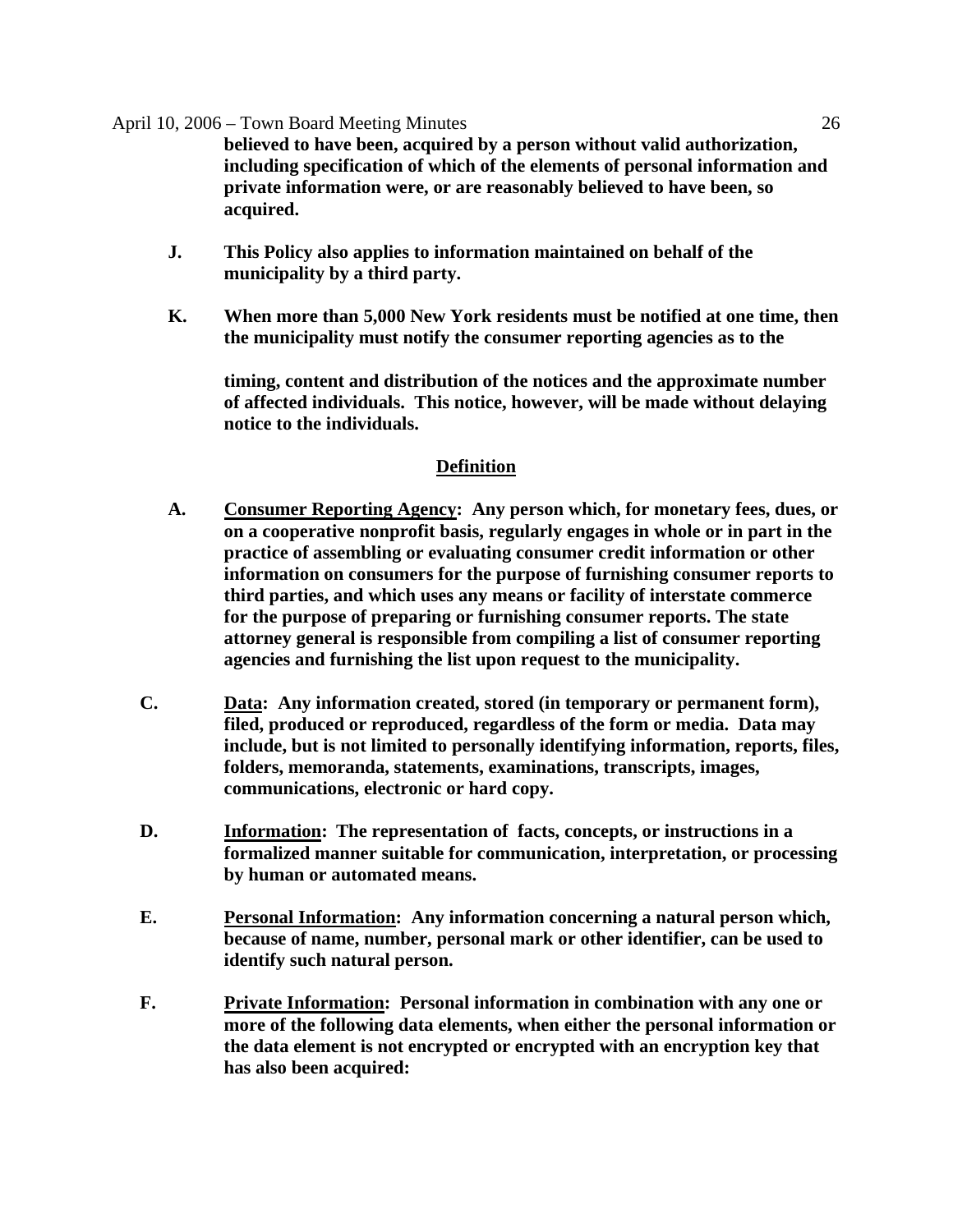- **1. social security number; or**
- **2. driver's license number or non-driver identification card number; or**
- **3. account number, credit or debit car number, in combination with any required security code, access code, or password which would permit access to an individual's financial account.**

**"Private information" does not include publicly available information that is lawfully made available to the general public from federal, state, or local government records.** 

**G. Third Party: Any non-municipal employee such as a contractor, vendor, consultant, intern, other municipality, etc.** 

 Councilman Knapp said under our street naming information from the county, is there anything else we can do?

 Kevin Gilligan said no. They claim they had discussions back and forth with the Highway Department and that the town had full knowledge of what was going on and just the Town Board didn't know.

 Councilman Knapp thought it was interesting that they talked to the new property owner who advised them everyone agreed and they didn't check with the rest of the neighbors.

 Kevin Gilligan said the Board can turn over the street numbering system to the county and they will take care of the whole thing. That option is available at no cost.

 Councilman Knapp asked Leon Cook if he wanted to get rid of issuing house numbers. Leon doesn't want the county to do it.

### **12. Suggestions for improvement and positive contributions.**

**13. Executive session (if needed).** 

**14. Councilman McConnell moved and Knapp seconded the motion to audit and pay the following bills:** 

| <b>HIGHWAY FUND:</b>          | #5278 - 5288 |
|-------------------------------|--------------|
| <b>GENERAL FUND:</b>          | #5289 - 5321 |
| <b>SPECIAL DISTRICT FUND:</b> | #5322 - 5323 |
| Matian ngccad unanimaucly     |              |

**Motion passed unanimously.** 

 **Councilmen Shute moved and McConnell seconded the motion for the Town Board to go into Executive Session to discuss a legal matter and to include the Town Attorney. Motion passed unanimously.** 

 The Board went into Executive Session at 9;45 p.m. and Dep. Supervisor Paul called the Regular Meeting back to order at 10:30 p.m. No action was taken.